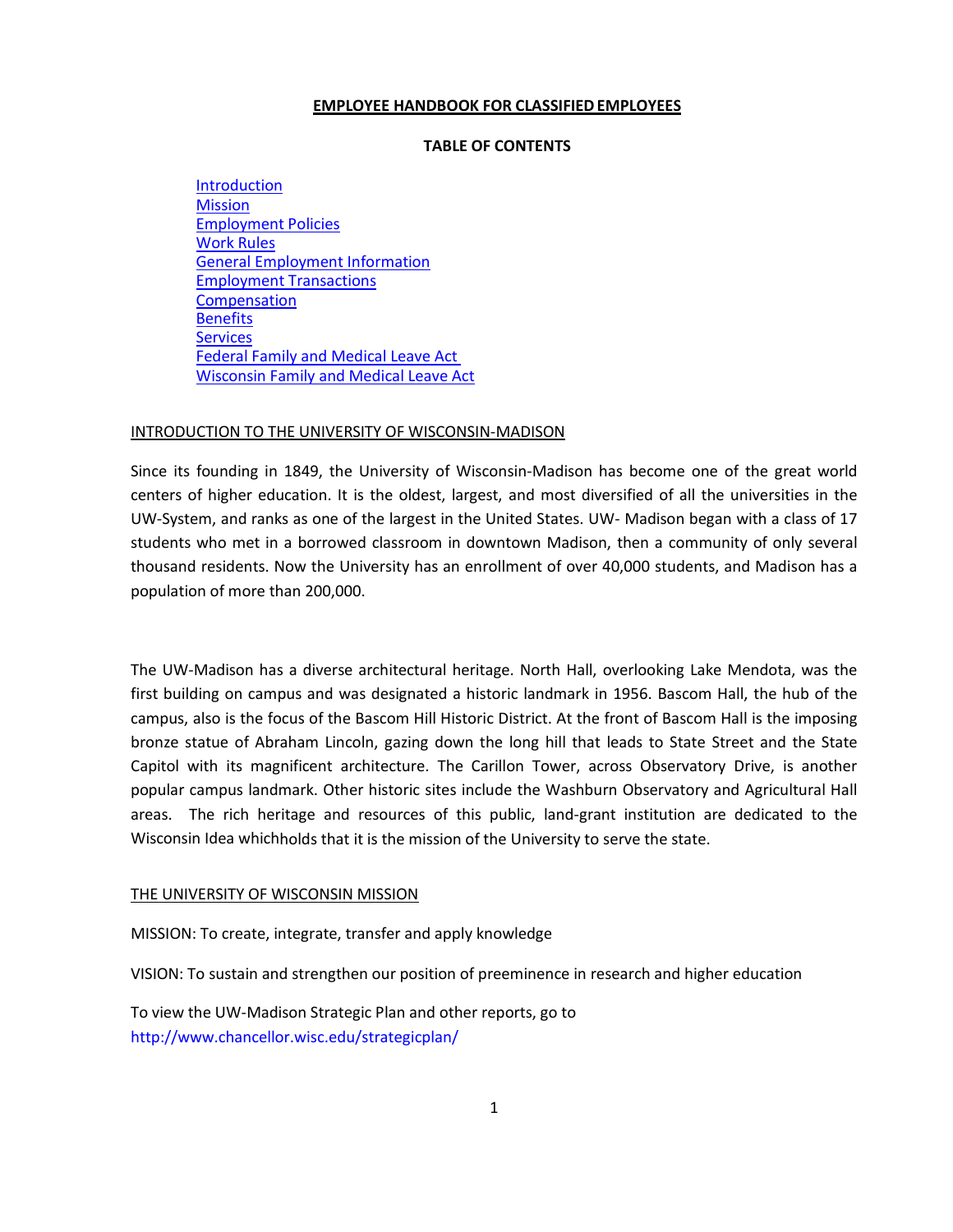#### EMPLOYMENT POLICIES

#### **Equal Employment Opportunity**

In accordance with all applicable federal and state statutes and regulations, it has been and will continue to be the policy of this University to protect and to provide redress against discrimination in the employment of qualified individuals on the basis of race, creed, color, religion, national origin or ancestry, disability, sex, or age.

It has been and will continue to be the policy of the UW-Madison to promote the full realization of equal employment opportunity for minorities, women, and persons with disabilities through a comprehensive affirmative action program. The affirmative action policy for women and minorities covers all aspects of the employment relationship, including recruitment, hiring, assignment of duties, promotion, tenure, compensation, selection for training, layoff and termination. The policy applies to all units and governs employment of all employees of the University of Wisconsin- Madison.

The administration, faculty, and staff of the University are committed to and reaffirm support of the principle of equal employment opportunity. Each University unit is charged, therefore, to conduct its recruitment and employment practices in conformity with this principle and in accordance with the affirmative action plans.

In addition, in conformity with applicable state statutes and regulations, the UW- Madison provides equal employment for all persons regardless of sexual orientation, marital status, arrest or conviction record, or religious or political opinions or affiliations (except when consideration of these factors is permitted by law). Non- discrimination service delivery is also assured by the University.

Harassment of employees by supervisors or co-workers on the basis of sex, race, national origin, age, disability or other protected status is prohibited by the University. It is the policy of the institution to prevent and eliminate forms of unlawful harassment in employment and educational settings. All employees who believe they have been harassed on the basis of a protected status are encouraged to report these incidents to their supervisors or the appropriate human resource representative if the supervisor is involved in the harassment.

The UW-Madison is committed to providing reasonable accommodation for persons with disabilities and on the basis of religion as required by federal and state law in connection with employment and access to programs.

Grievance procedures are available for all employees and students alleging discriminatory treatment. Copies of procedures are available in the Faculty Policies and Procedures, the Academic Staff Policies and Procedures, Classified Personnel Policies and Procedures, as well as other University publications. Notice of fair employment rights and procedures are posted at the various human resources offices as well as in employing units.

Employees may contact the Equity & Diversity Resource Center for information and/or assistance.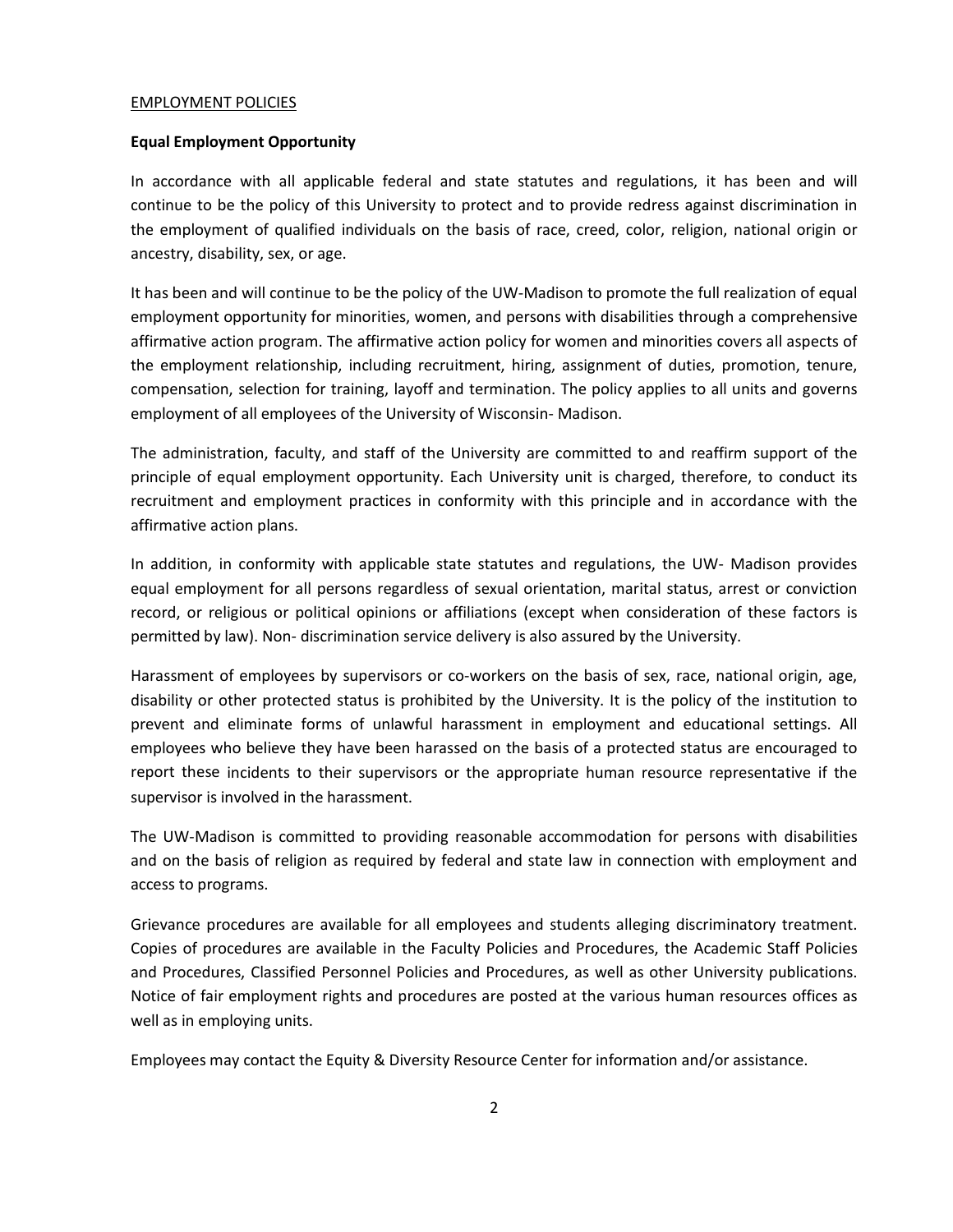#### **Reasonable Accommodation**

It is the policy of UW-Madison to provide reasonable accommodations for qualified individuals with a disability who are employees or applicants for employment to afford equal employment opportunity. Employment opportunities will not be denied because of the need to make reasonable accommodations to an individual's disability. Reasonable accommodations will be provided by the employing unit/department in a timely and cost-effective manner. All persons with disabilities are invited to selfidentify and to request needed accommodations. Appointing authorities, supervisors, employees, and applicants for employment, should direct inquiries regarding disability accommodation policies and procedures to the Equity & Diversity Resource Center, 179-A Bascom Hall at (VOICE) 608/263-2378 or (TTY) 608/263-2473.

#### **Sexual Harassment**

It is the policy of the University of Wisconsin-Madison, in keeping with efforts to establish an environment in which the dignity and worth of all members of the University community are respected, that sexual harassment of students and employees at UW-Madison is unacceptable conduct and will not be tolerated. Sexual harassment may involve the behavior of a person of either sex against a person of the opposite or same sex, when that behavior falls within the definition outlined below.

#### Definition

Sexual harassment of employees and students at UW-Madison is defined as any unwelcome sexual advances, request for sexual favors, and other verbal and physical conduct of a sexual nature, when:

- $\bullet$ Submission to such conduct is made either explicitly or implicitly a term or condition of an individual's employment.
- Submission to or rejection of such conduct is used as the basis for employment decisions  $\bullet$ affecting that individual.
- $\bullet$ Such conduct has the purpose or effect of unreasonably interfering with an individual's work performance or education experience, or creates an intimidating, hostile, or offensive work or educational environment.

Persons who believe that they have been sexually harassed and wish further information, or assistance in filing a complaint, should contact the Equity & Diversity Resource Center, 179-A Bascom Hall, (Voice) 608/263-2378, (TTY) 608/263-2473.

#### **Drug Free Workplace**

University rules, policies and practices prohibit the unlawful manufacture, distribution, or dispensing, possession, or use of controlled substances on all University property and work sites. Any employee who engages in any of these actions on University property or the work site or during work time may be subject to disciplinary action up to and including discharge and/or may be referred to counseling or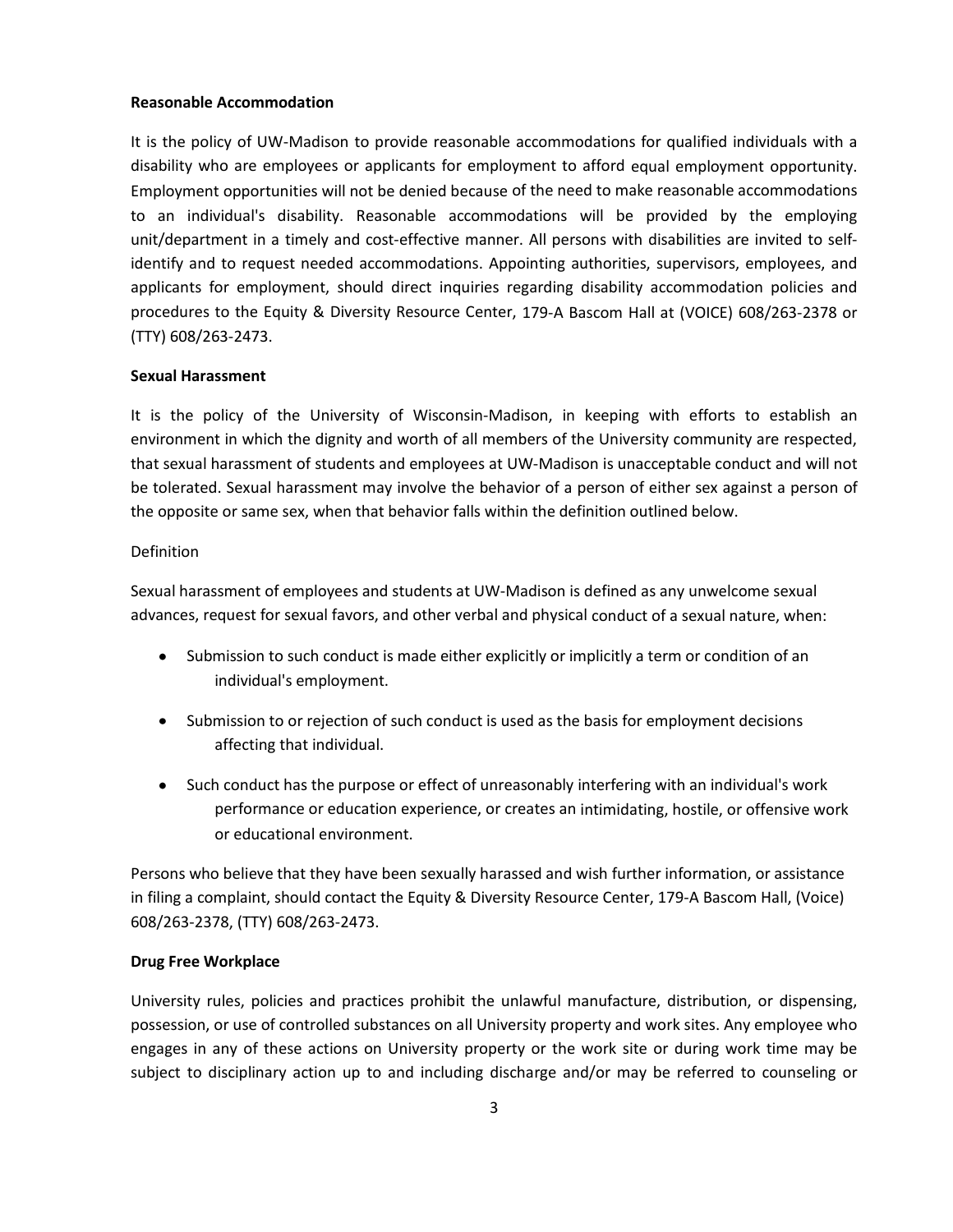treatment. Employees who are convicted of any criminal drug statute violation occurring in the workplace must notify their dean, director, or department chair within five days of the conviction if they are employed by the University at the time of the conviction.

Employees who have problems with alcohol or controlled substances are encouraged to voluntarily contact their employee assistance coordinator for referral to counseling or treatment programs. Early diagnosis and treatment of chemical abuse is in the best interests of both the employee and the University. (See Employee Assistance Program)

#### **Employee Assistance Program**

It is the policy of the University to maintain an Employee Assistance Office (EAO) and to promote its services at all organizational levels and locations in order to help employees and their immediate family members or significant others deal with personal, work-related, behavioral or medical problems. The staff of the EAO provides a variety of services to address personal and/or work-related problems. Services for personal problems include consultation and assessment, information about community resources, educational programs, and appropriate referrals for individuals in need of help. Services for work-related problems include consultation/assessment, data gathering and analysis, provision for recommendations, conflict resolution, development of customized dispute resolution systems, and facilitation of meetings and of management.

The EAO staff attempt to ensure that the costs of any recommended services for personal problems are within an individual's financial means. There is no charge for the services of the EAO staff.

For further information or to schedule an appointment, call the Employee Assistance Office at 263-2987. It is located at Lowell Hall, 610 Langdon Street Room 526.

#### **Ombuds Program**

The University Ombuds Office facilitates understanding, communication, and resolution of conflict among employees of the University. The office serves as an impartial and confidential means of facilitating dialogue between parties on campus and as a means, apart from the formal grievance procedures, of resolving differences. For information, contact the Ombuds Office at 265-9992.

#### **Violence in the Workplace**

The University of Wisconsin-Madison views aggressive and/or violent behavior as disruptive and contrary to the development and maintenance of a safe, productive, and supportive work environment. Such behavior is actively discouraged. Employees who exhibit such behavior will be held accountable under University policy and rules, as well as local, state, and federal law. All threats and acts of aggressive or violent behavior should be taken seriously. Acts of violence or threats of imminent violence require an immediate response - dial 911. In the event of other threats, supervisors and/or Human Resources should be informed so they may investigate the situation and, when necessary, dial 911 or contact the Employee Assistance Office at 263-2987 or TDD/TTY 265-8460.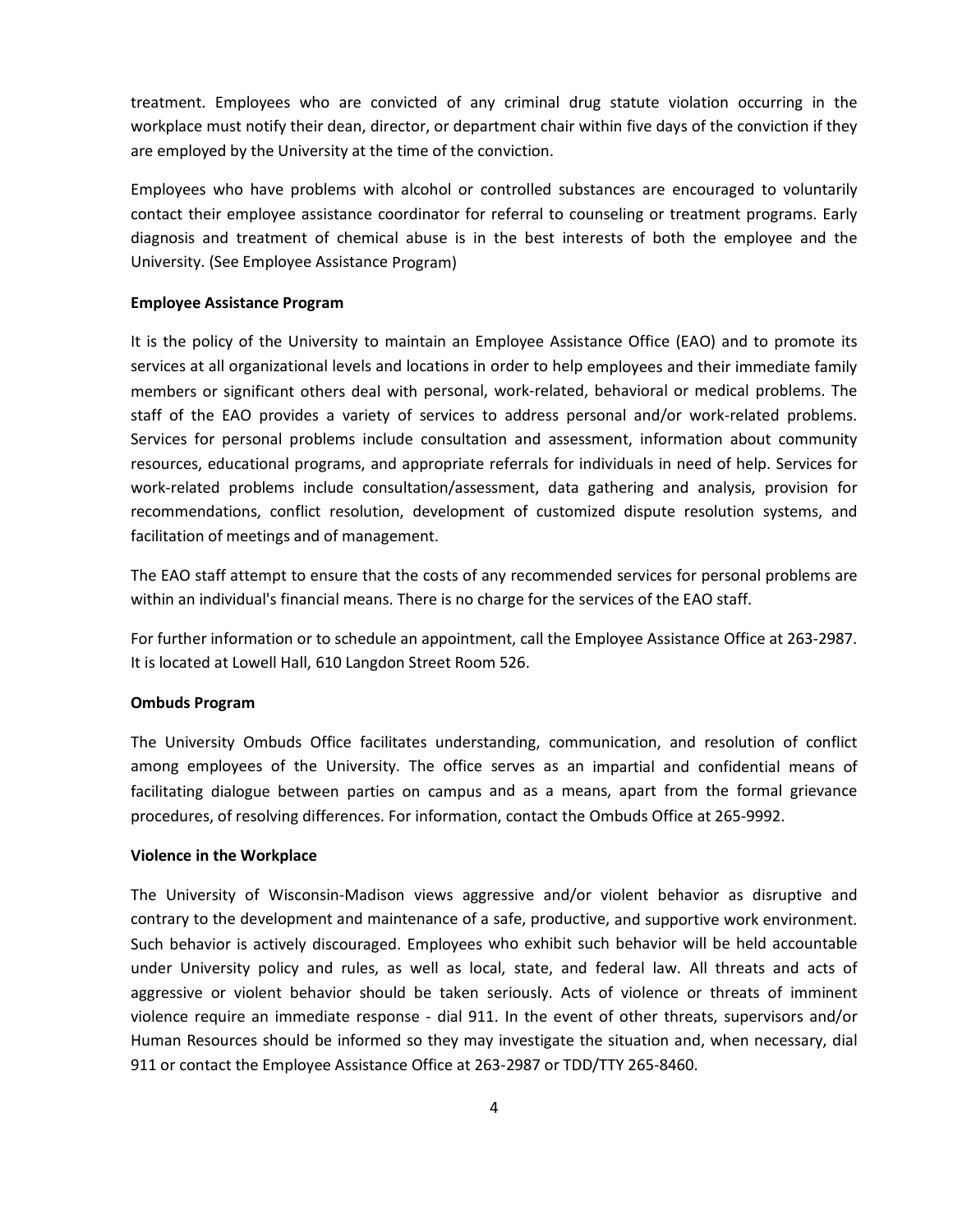#### **Code of Ethics**

The Wisconsin Code of Ethics is intended to avoid conflicts of interest between employee's personal interests and their public job responsibilities. ER-MRS 24 is a more complete statement of the code and may be obtained from your division human resource representative. Activities which will cause a conflict of interest are prohibited. A conflict of interest exists whenever the employee's action could reasonably be expected to directly or indirectly produce a private benefit for the employee or the employee's immediate family or an organization with which the employee is associated.

The Code of Ethics affirms certain employee rights and responsibilities:

Employees retain the right to be paid fees for papers, appearances or talks made by an employee on the employee's own time and not directly part of the employee's job duties. It is the employee's responsibility to notify his/her supervisor before accepting such a fee.

Employees are to refrain from use of university property for personal reasons with the exception of the use of communication equipment (e.g., telephones, personal computers) to make essential contacts.

Employees who are involved or about to be involved in any matter that could result in a conflict of interest on his or her part, shall so notify their Human Resources Representative or Dean or Director by submitting a written statement describing the matter requiring action or decision, and the nature of the possible conflict of interest with respect to such action or decision.

Violation of any provision under the Code of Ethics is cause for disciplinary action.

#### **Nepotism**

The UW-Madison often employs members of the same family. Although there is no restriction regarding employment of relatives, there could be conflicts of interest in certain circumstances. Therefore, to avoid possible conflict of interest, any UW-Madison appointing authority or supervisor related by blood, marriage, or adoption to an employee or job applicant must not participate either formally or informally in decisions to hire, retain, promote or determine the salary of that other person. In circumstances where a supervisor and an employee have a close personal relationship which can reasonably be perceived as potentially compromising the supervisor's and/or employee's ability to function independently, the relationship is considered equivalent to a family relationship and the parties will be subject to the provisions of the nepotism policy.

#### **Consensual Relationships**

Where a conflict of interest exists, or may exist, in the context of a consensual romantic and/or sexual relationship, the individual with the power or status advantage shall notify his or her immediate supervisor. The supervisor shall have the responsibility for making arrangements to eliminate or mitigate a conflict whose consequences might prove detrimental to the university or to either party in the relationship.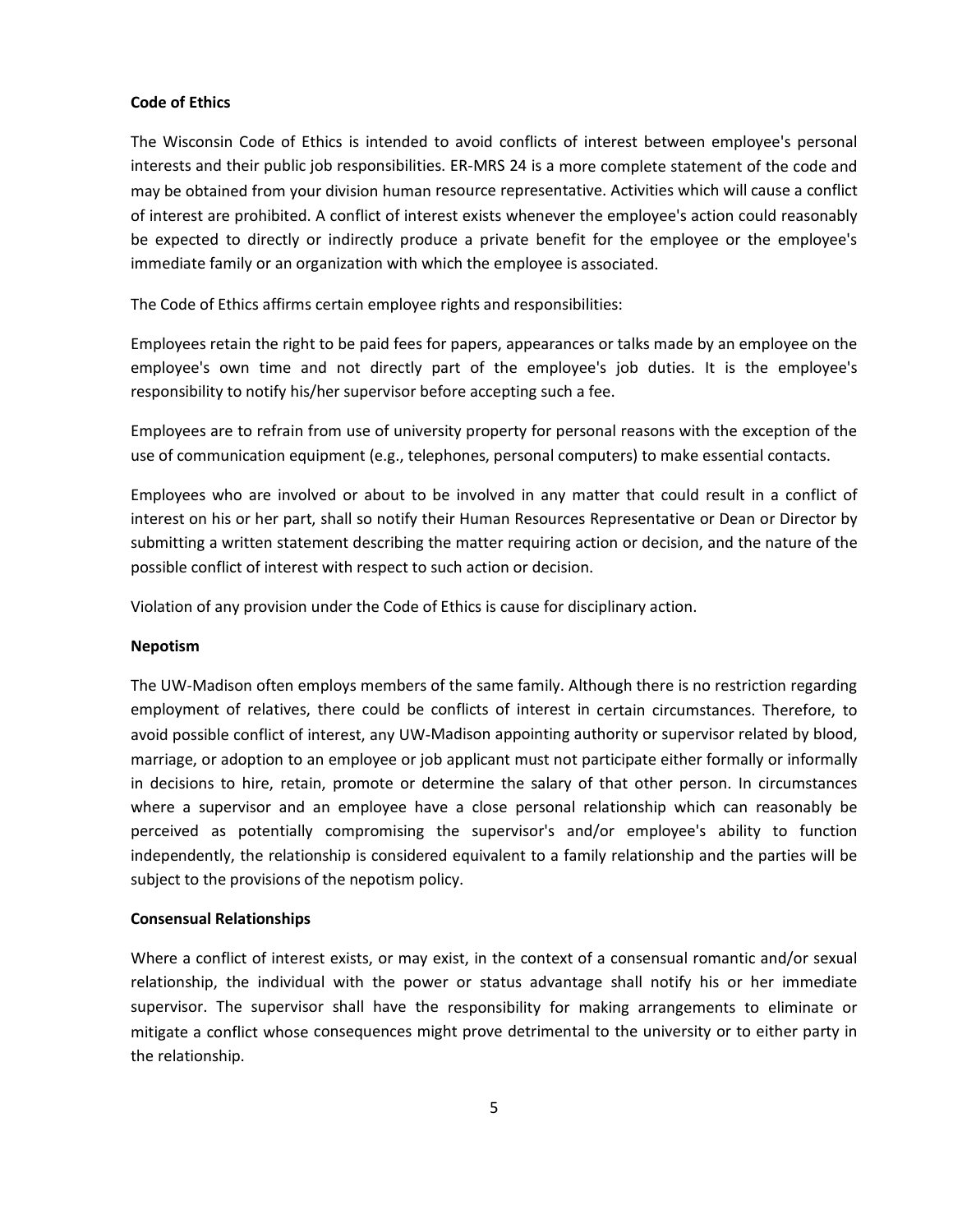# **Outside Employment**

Employees may engage in outside employment. Colleges, departments or employing units may have a policy that identifies those activities that are likely to cause a conflict of interest and require employees to obtain prior approval before accepting such outside employment.

Full-time state employees are prevented by state statute (s.16.417(2)) from receiving more than \$12,000 during the same calendar year from another state agency or in another position in the same agency as compensation for services. This amount is subject to change.

# **Health and Safety**

# Safety Policy and Accident Reporting

The physical well-being of every student, visitor, and employee is a primary consideration in every University activity, whether the activity is building a structure, planning a function or performing a routine task. Each person who assumes or is assigned responsibility for the performance of students and employees, is thereby administratively responsible for their safety during that time. If an accident occurs, this responsibility includes making an adequate investigation and taking necessary corrective action to eliminate or protect against the hazard. Each employee has the responsibility to:

Read and follow safety instructions posted in work areas and on equipment.

- Operate only that equipment which she/he has been authorized to use.  $\bullet$
- Use the safety equipment provided for his/her job.
- Keep work areas clean and orderly.
- Avoid behavior which could lead to injury.
- Report unsafe conditions to his/her supervisor.  $\bullet$

Supervisors and employees should follow established department or unit procedures for reporting accidents.

# Health Examinations

Employing units may require periodic physical examinations and/or tests to certify an employee's continued ability to perform job duties or to serve as a measure of disease control. The costs of these examinations and/or tests are the responsibility of the employing unit. If there is reasonable cause to believe that an employee has an illness that can be detrimental to the health of students or staff, the University may require the employee to have a health examination to indicate whether the employee has such an illness.

#### Hazardous-Employment Injury

Wisconsin Statutes (s. 230.36) provide that employees who are injured or contract a disease as a result of certain types of hazardous employment are entitled to continued payment of full base pay without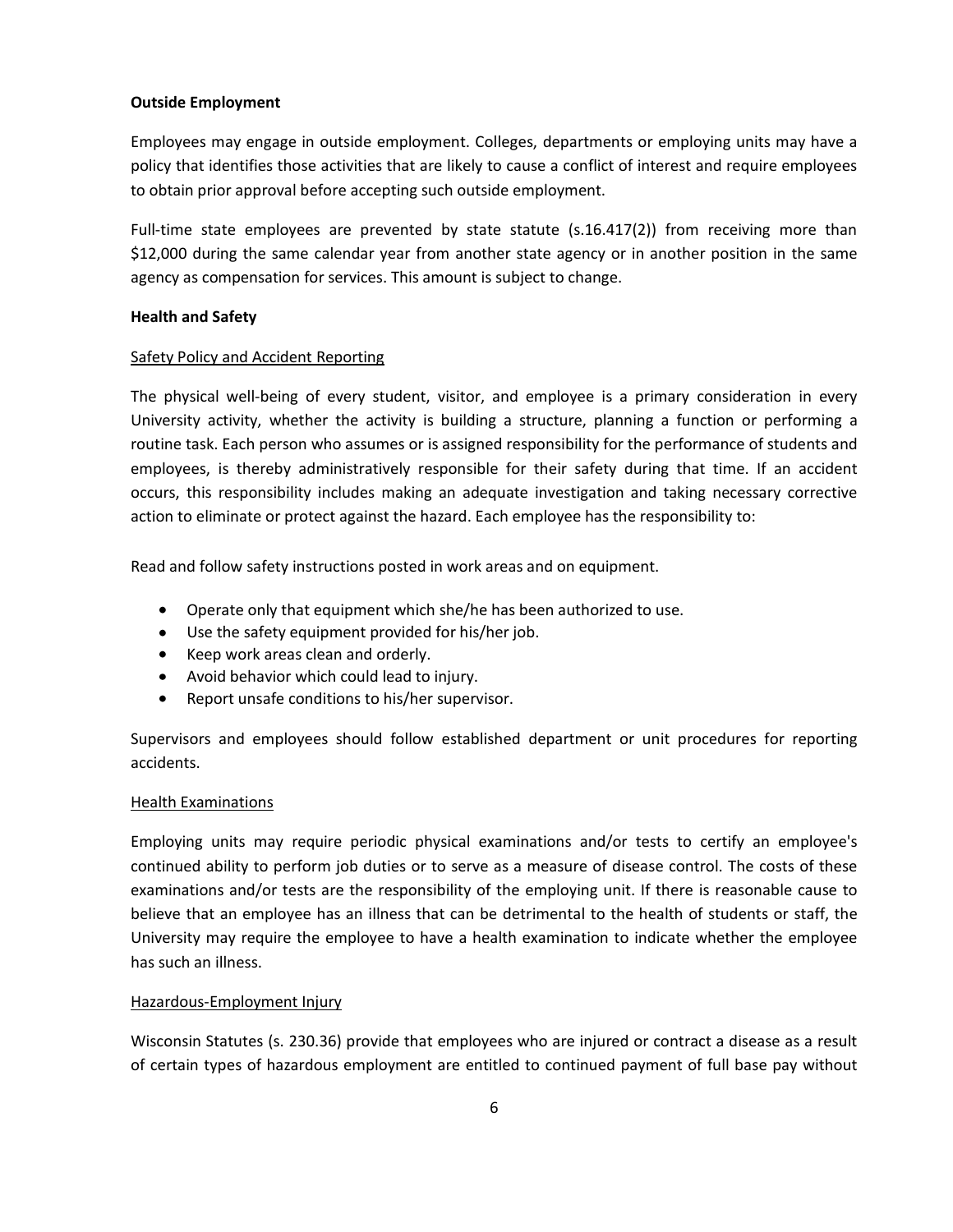deduction of sick leave or other leave credits. The employee remains in pay status until he/she is able to return to work or terminates employment or is terminated. Employees eligible for hazardous employment injury benefits also are eligible for Worker's Compensation for incurred medical expenses.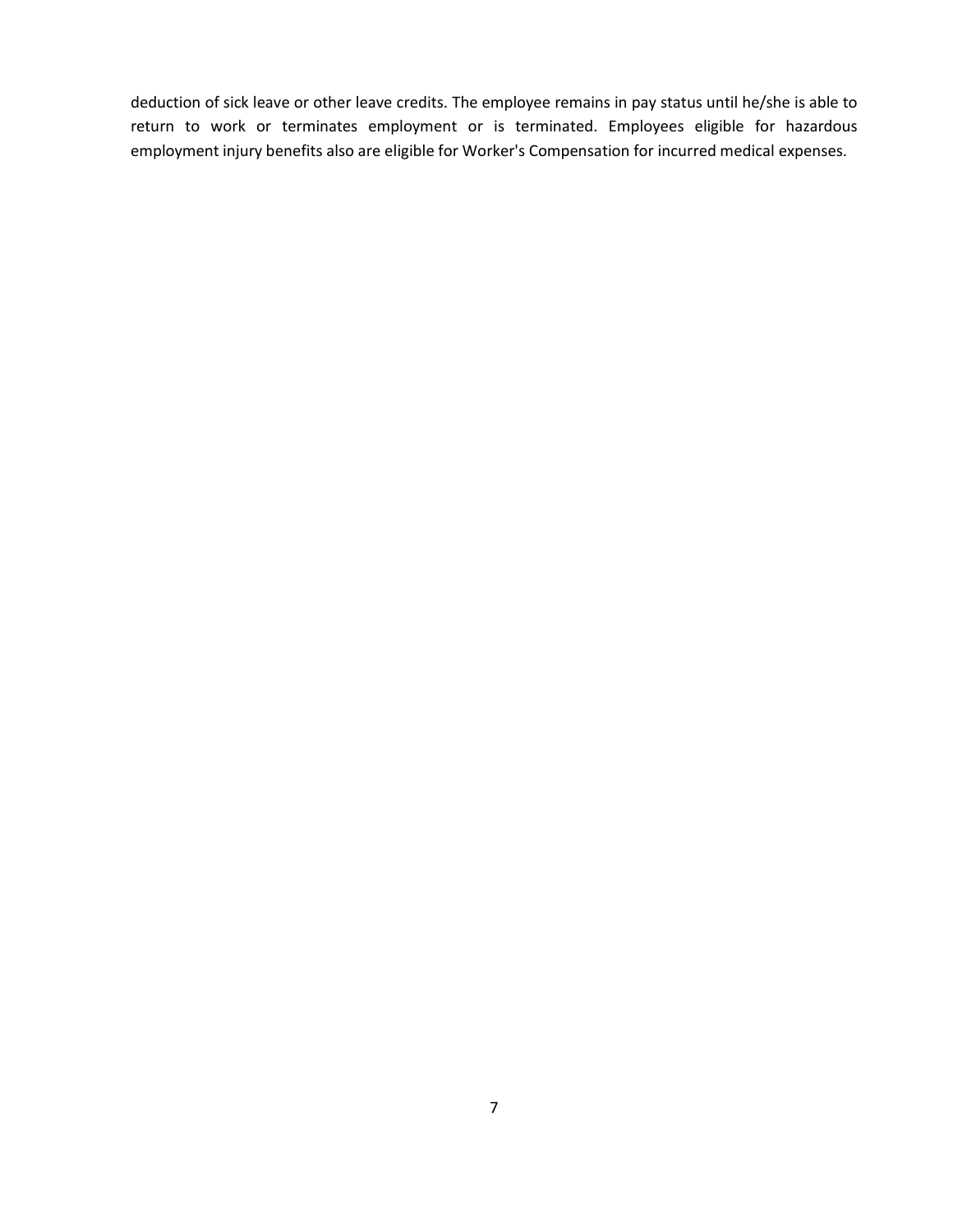# CLASSIFIED EMPLOYEE WORK RULES

New employees are eager to perform well and become successful in their jobs. The University is committed to that goal. To provide all employees the structure and parameters of discretion allowed them, the University of Wisconsin Board of Regents, as part of its responsibility under law, has established the following code for personal conduct.

Engaging in one or more kinds of prohibited conduct may result in disciplinary action ranging from a reprimand to immediate discharge, depending upon the action and/or the number of infractions. See Section 230.34, Wisconsin Statutes and the applicable collective bargaining agreements. Refer any questions about these work rules to your human resources representative.

Prohibited Conduct:

# **I. Work Performance**

- A. Insubordination, including disobedience, or failure or refusal to carry out assignments or instructions.
- B. Loafing, loitering, sleeping or engaging in unauthorized personal business.
- C. Unauthorized disclosure of confidential information or records.
- D. Falsifying records or giving false information to other state agencies or to employees responsible for record keeping.
- E. Failure to provide accurate and complete information whenever such information is
- E. required by an authorized person.
- F. Failure to comply with health, safety and sanitation requirements, rules and regulations.
- G. Negligence in performance of assigned duties.

# **II. Attendance and Punctuality**

- A. Failure to report promptly at the starting time of a shift or leaving before the scheduled quitting time of a shift without the specific approval of the supervisor.
- B. Unexcused or excessive absenteeism.
- C. Failure to observe the time limits and scheduling of lunch, rest or wash-up periods.
- D. Failure to notify the supervisor promptly of unanticipated absence or tardiness.

# **III. Use of Property**

- A. Unauthorized or improper use of University property or equipment, including vehicles, telephone or mail service.
- B. Unauthorized possession or removal of University or another person's private property.
- C. Unauthorized posting or removal of notices or signs from bulletin boards.
- D. Unauthorized use, lending, borrowing or duplicating of University keys.
- E. Unauthorized entry to University property, including unauthorized entry outside of
- F. Assigned hours of work or entry to restricted areas.

# **IV. Personal Actions and Appearance**

A. Threatening, attempting, or doing bodily harm to another person.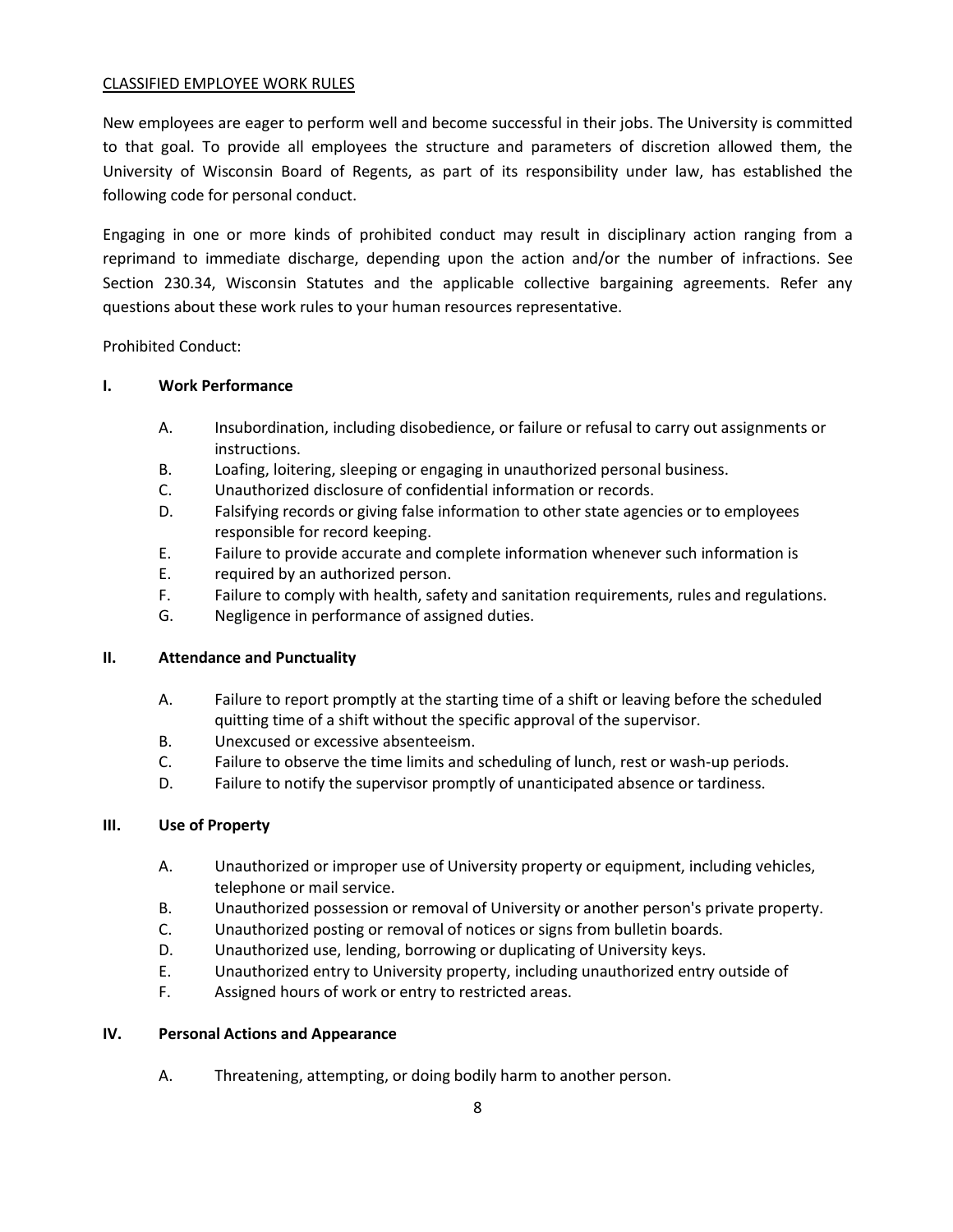- B. Threatening, intimidating, interfering with, or using abusive language towards others.
- C. Unauthorized possession of weapons.
- D. Making false or malicious statements concerning other employees, supervisors, or students of the University.
- E. Use of alcoholic beverages or illegal drugs during working hours.
- F. Reporting for work under the influence of alcoholic beverages or illegal drugs.
- G. Unauthorized solicitation for any purpose.
- H. Inappropriate dress or lack of personal hygiene that adversely affects proper performance of duties or constitutes a health or safety hazard.
- I. Unauthorized or improper use or possession of uniforms, identification cards, badges, or permits.
- J. Failure to exercise good judgment, or being discourteous, in dealing with fellow employees, students, or the general public.

These work rules do not constitute the entire list of violations for which employees may be disciplined. Other rules are provided by statute, by Administrative Code, and by administrative procedures established by management. Violations of these rules can also result in appropriate disciplinary action. Additional work rules may be established by management to meet special requirements of departments or work units or as circumstances require.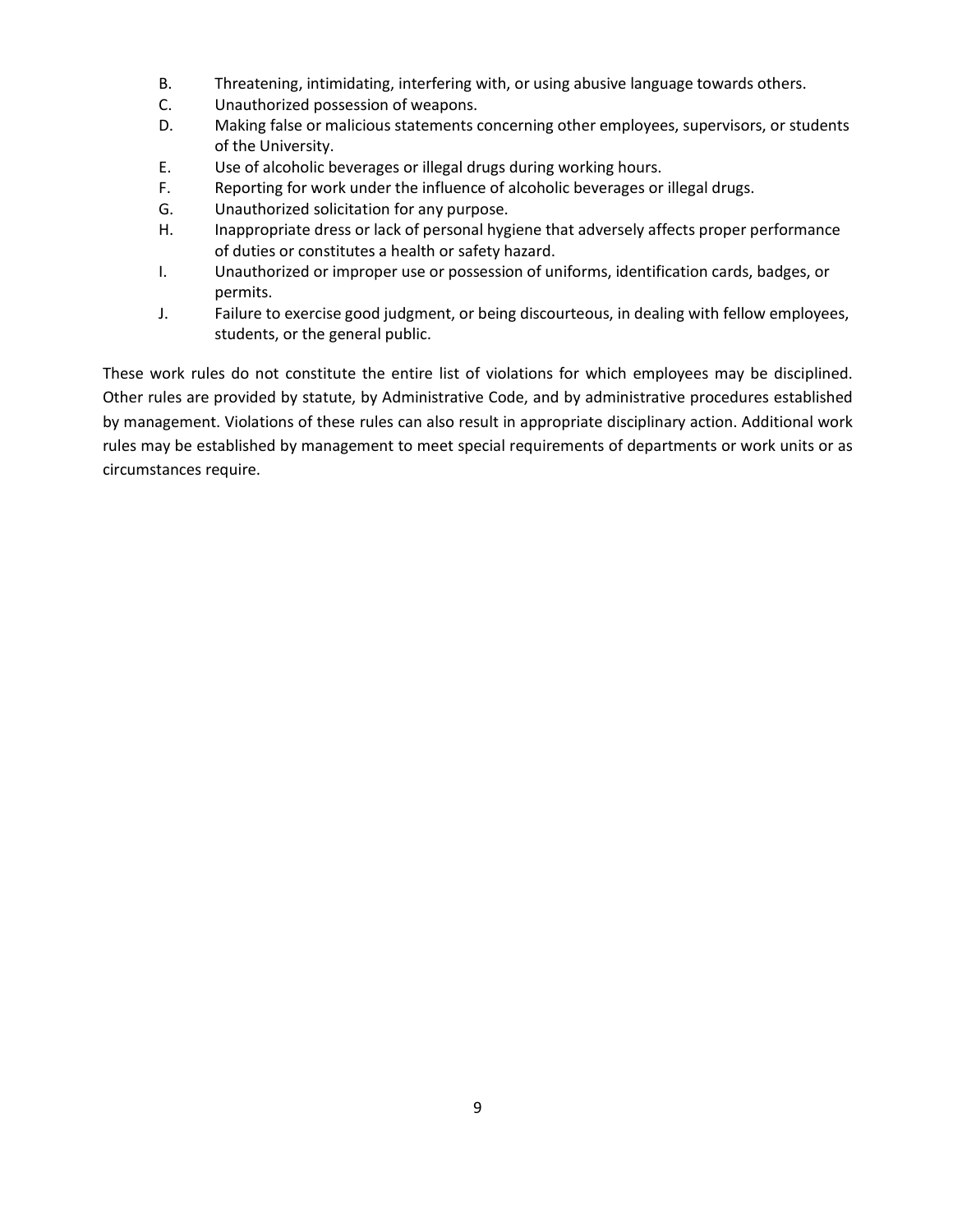#### GENERAL EMPLOYMENT INFORMATION

#### **Classified Employment**

Classified employees are divided into several bargaining units, each composed of related job classifications. Some of these units have chosen to be represented by a labor union. As a classified employee your status is defined as non-represented or represented. A non-represented employee is an employee whose classification is not presently represented by a labor union. A represented employee is an employee whose classification places him/her in a bargaining unit legally represented by a labor union for purposes of wage negotiation. Employees are not required to join a union. Appointment letters for represented employees will indicate which union represents them.

Listed below are the UW-Madison employee groups by bargaining unit and labor union representation:

#### **Bargaining Unit Title and Code Labor Union**

Building Trades (04) **State Building Trades Council** State Building Trades Council

Professional Patient Care (11) Service Employees International Union

# **Unclassified Employment**

Unclassified civil service comprises positions that are specifically excluded from the classified civil service by state statute. Unclassified UW-Madison employees include: faculty, academic staff, limited appointees, employees-in-training, student assistants, and student hourly employees. These employees are not covered by classified civil service policies, but have their own policies governing their appointments. For further information call the UW-Madison Academic Personnel Office, 263-2511.

# **Limited Term Employment (LTE)**

Limited term employment (LTE) means employment in which the nature and conditions do not provide for attainment of permanent status. By state statute, appointments to limited term positions cannot exceed 1,043 hours per year. The usual civil service examination and certification procedures are not required for short-term appointments. Limited term employees are not considered permanent employees and do not qualify for permanent status, vacation, paid holidays, sick leave, performance awards, seniority, paid time off for jury duty or voting, or the right to compete in promotional examinations.

#### **Project Employment**

Project employment may be used to accommodate a temporary workload increase or a planned undertaking which is not a regular function of the employing agency and which has an established probable date of termination. State statute limits the duration of project positions to a maximum of four years. Project appointments need not follow the usual civil service examination and certification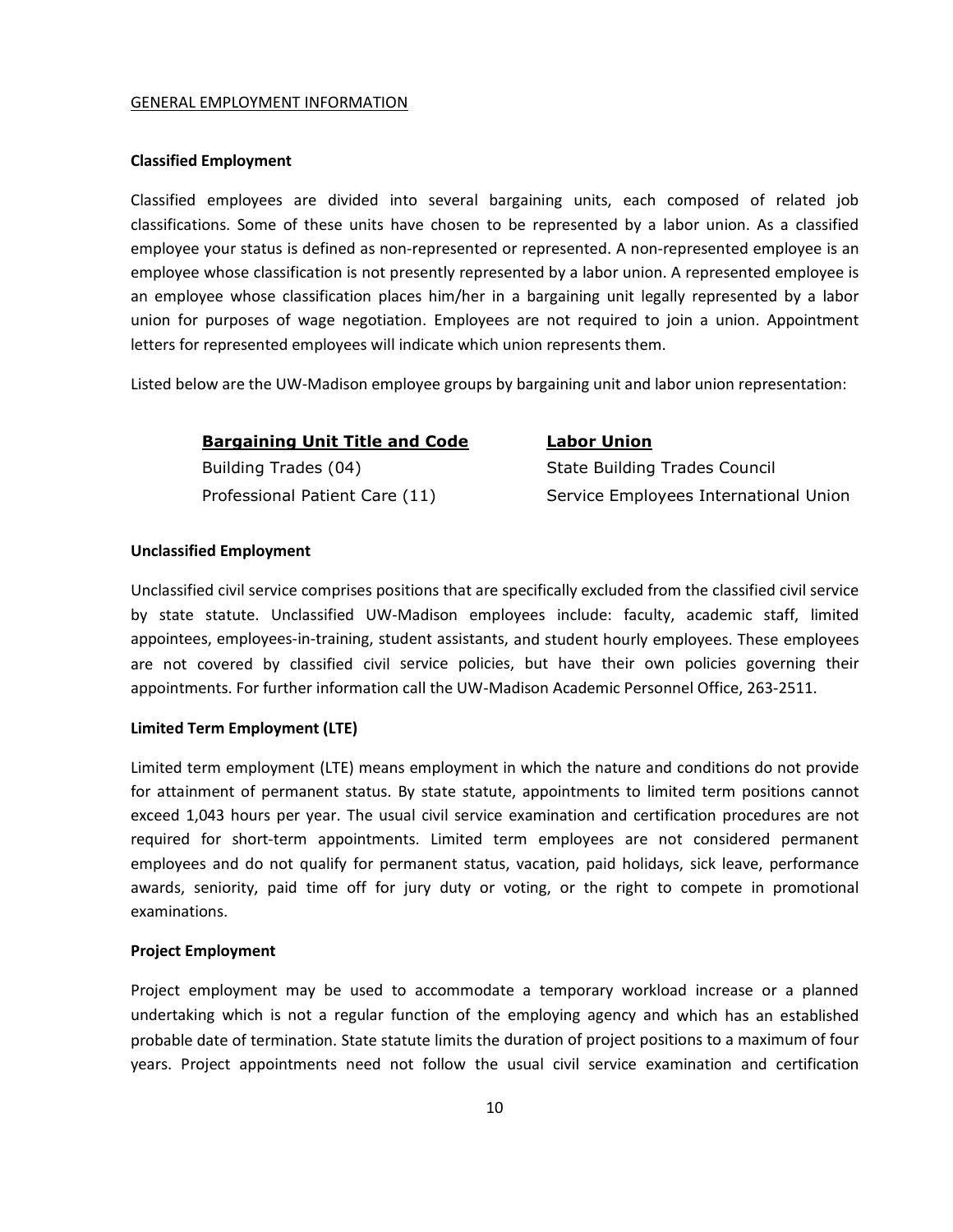procedures. Project employees receive all benefits granted permanent employees except for transfer, restoration, reinstatement, layoff benefits, eligibility to attain permanent status, and the right to compete in promotional examinations.

#### **Probationary Period**

The probationary period is considered to be an extension of the selection process for classified permanent employees. It is used to closely observe the work of a new employee and to determine if the employee is effectively able to carry out the assigned duties and responsibilities on a continuous basis. All employees new to state service and employees promoted to a new classification are required to serve a probationary period. It is the usual practice that the hiring authority will choose the option of requiring a permissive probation when an employee transfers, demotes or is reinstated between employing units or agencies.

Original and promotional probationary periods are of a mandatory six-month duration. The probationary period for all new supervisory or management employees is for twelve months. However, the second six months of the probationary period may be waived for supervisory or management positions contingent upon the completion of an approved supervisory development program and the recommendation of the hiring authority. Initial appointment to a Career Executive position requires a 2 year continuous trial period. However, one year, or any portion thereof, may be waived at the discretion of the hiring authority.

Six-month original and promotional probationary periods may be extended for up to three months when there are significant changes in either the duties and responsibilities of the position or the employee's performance. Also, probationary periods may be extended for absences during the probationary period.

#### **Performance Evaluation**

During your employment with the UW-Madison, your performance on the job will be evaluated on a regular basis. The first formal evaluations will occur during the third and sixth months of your probationary period. At these intervals your supervisor will decide whether to continue your employment, and (ultimately) grant you permanent status. Subsequently, your performance will be reviewed at least annually. The performance evaluation interview is an opportunity for an employee and supervisor to establish mutual understanding of job standards, identify and correct problems in the position or job performance, update the employee's position description, recognize work well done, plan future job changes, and identify employee development objectives.

#### **Hours of Work**

Full-time classified employees work 40 hours per week, usually 7:45 - 11:45 a.m. and 12:30- 4:30 p.m., Monday - Friday. Actual working hours and days, however, may vary depending on an individual department's requirements and the position. Lunch and rest periods are mandatory and scheduled in accordance with the operational needs of the department.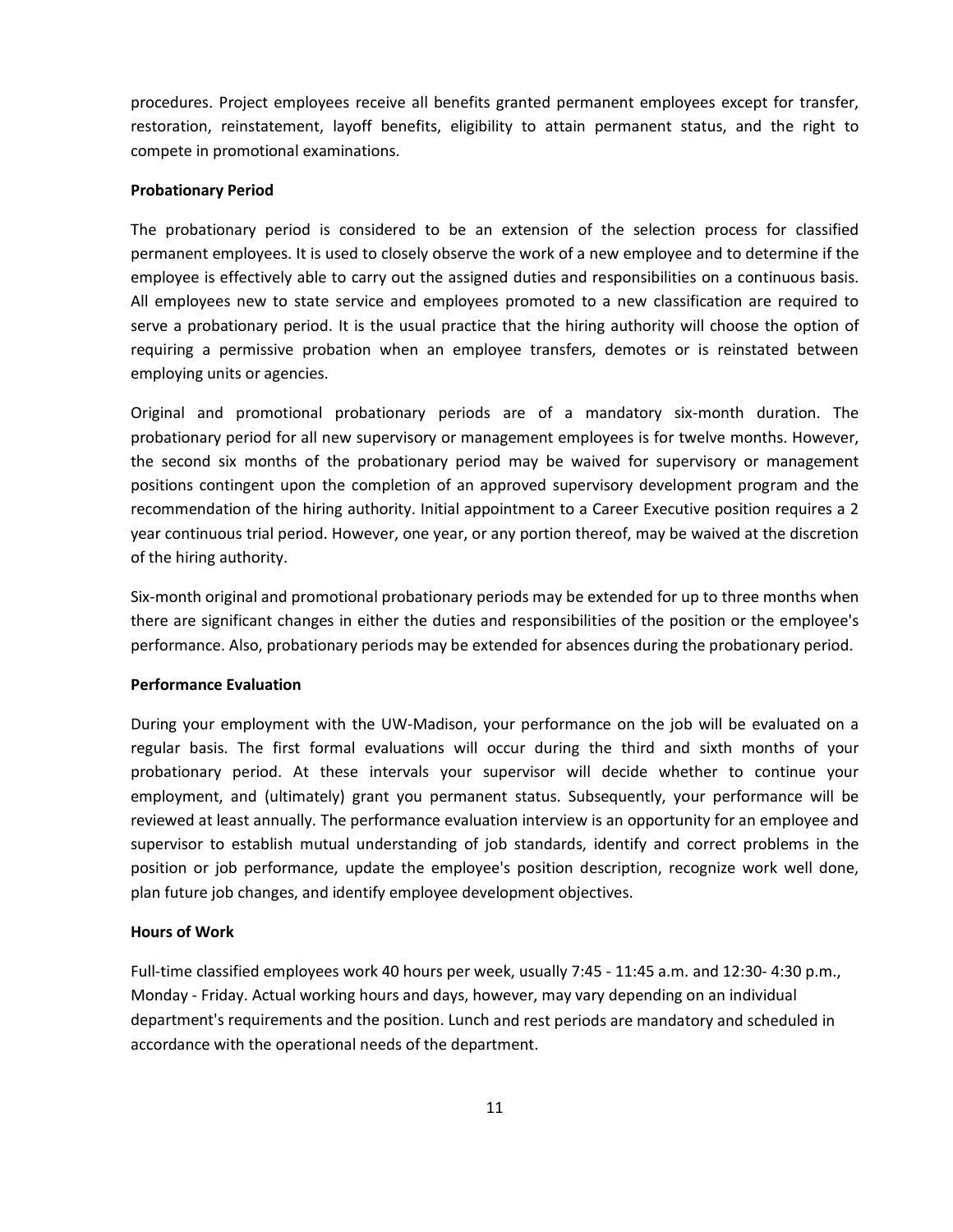#### **Overtime**

Although University policy is that overtime be kept to an absolute minimum, certain situations may require overtime in a particular unit. Employees must have supervisory approval prior to working overtime. All non-exempt classified employees are covered by the overtime provisions of the federal Fair Labor Standards Act (FLSA). All employees are covered by the overtime provisions of the State Compensation Plan. Normally, overtime is provided in compensatory time instead of cash payment. It is the employer's decision to compensate in time or cash payments.

Specific questions should be directed to UW-Madison Classified Human Resources, 262-3233 which has detailed information and instructions on the administration of the FLSA overtime provisions.

#### **Grievances**

A grievance is a written statement from any permanent or project employee or a group of employees which expresses dissatisfaction with employment conditions and seeks specific relief. The grievance procedure was established to ensure an employee's right to express grievances through proper channels without prejudice and to assure timely and thorough consideration by the employer.

The employee has the right to assistance from a representative of his/her choice at any step in this process.

Employees are permitted a reasonable amount of time during normally scheduled work hours to prepare grievances. This includes interviewing potential witnesses, reviewing documents, or being interviewed as a potential witness.

An employee may submit a written grievance to the first-line supervisor on forms provided by the employer within 30 calendar days from the date the employee first became aware of, or reasonably should have become aware of, the cause of the grievance. The form must include the specific employer action being grieved and the relief sought.

#### **Appeal Rights**

State statute permits the appeal of certain personnel actions to the Wisconsin Employment Relations Commission including, for example, position classification and discipline, layoff, or any actions alleged to be illegal or an abuse of discretion. UW- Madison Classified Human Resources can provide additional information on specific appeal procedures.

#### **Personnel Records**

An official personnel file is maintained for every permanent classified and project employee at UW-Madison. The personnel file contains information such as letters of appointment, job descriptions, probationary reports, performance evaluations, personnel transaction documents, letters of recommendation, and any official communications about an employee. Employees may make arrangements to review their personnel file by contacting UW-Madison Classified Human Resources,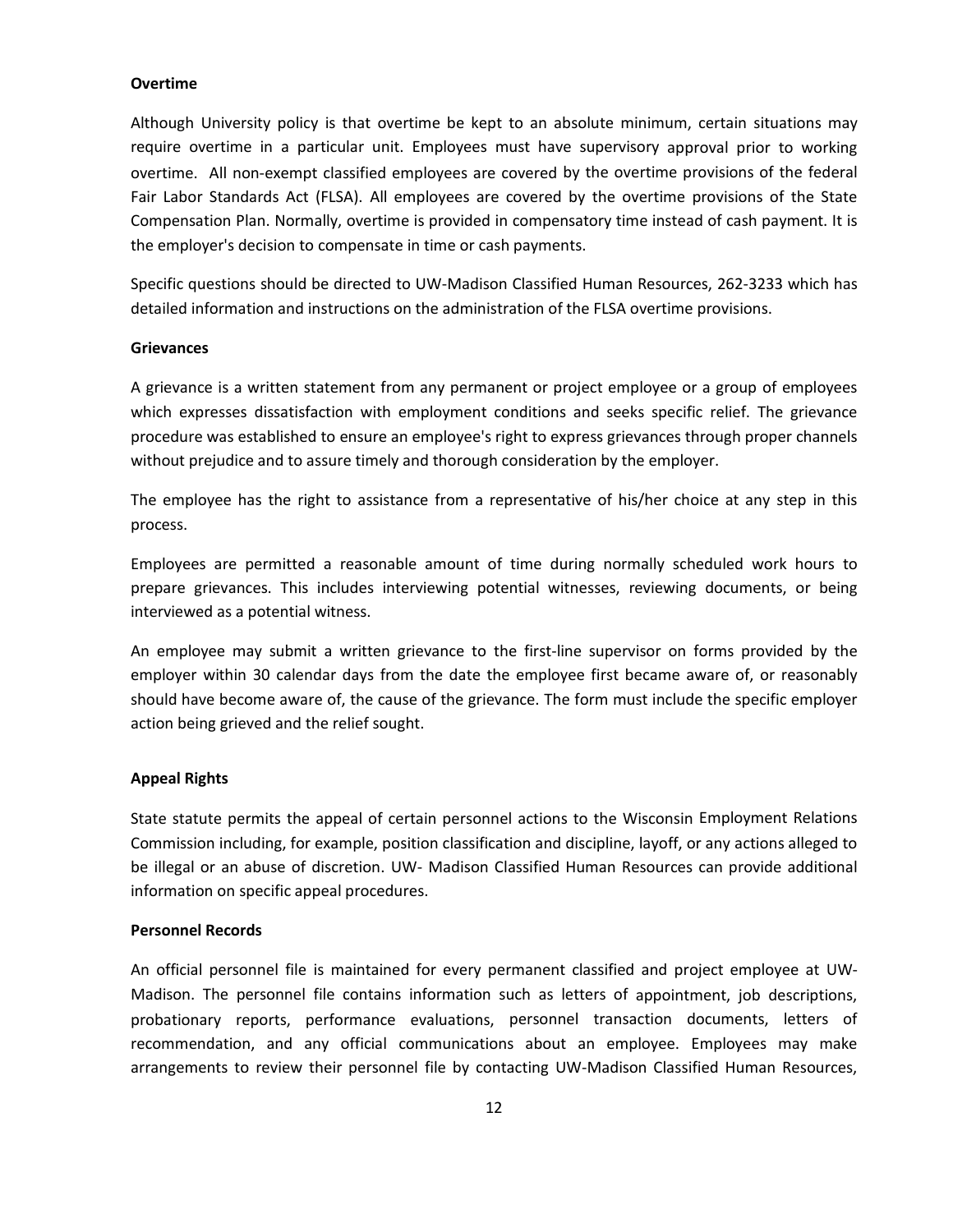262-3233. Employees should notify the unit human resources representative of specialized training or education completed and changes of address and telephone number. Likewise, employees should notify the unit payroll and benefits contact of changes in marital status, address, and number of dependents for tax withholding purposes.

#### **Job Announcements**

To keep informed of career advancement opportunities, individuals should review current UW-Madison vacancies via the Office of Human Resources' web page, or stop by Classified Human Resources on the 5<sup>th</sup> floor at 21 North Park Street. Each vacancy announcement states job qualifications, responsibilities, starting pay, application deadline, and other application and examination information. Also, the announcements will indicate who is eligible to apply for the vacancy.

Opportunities in administrative, professional, technical, crafts, managerial, and office support areas are announced when available on www.wisc.jobs. Applicants for these vacancies may be evaluated through ratings of achievements, written and oral examinations, simulation exercises and/or performance examinations. The positions listed on this site identify whether a position is open to all individuals who wish to apply, or limited to current classified employees.

State employee Promotional and Transfer Job Opportunities are also published in a separate section of the COB. When a pool of well-qualified persons is available within state service, competition for vacancies may be limited to current state employees.

All permanent state employees, including probationary, seasonal and part-time workers may apply for promotional opportunities. Former employees currently on a leave of absence or in layoff status may also compete in promotional examinations if they would have been eligible to compete prior to being laid off or taking a leave of absence. Employees serving in a limited term, project or unclassified appointment are not eligible to compete in competitive promotional examinations.

Many promotional opportunities are announced individually with competition limited to all state employees or to employees of a particular agency or employing unit within the agency. However, employees should not wait for the announcement of a specific vacancy in which they are interested before taking a promotional exam. Some promotional appointments are made from employment registers which were previously established. Therefore, it may be necessary for an employee to compete in a general open recruitment or service-wide promotional examination in order to be eligible for a specific promotional opportunity, either anticipated or unanticipated, when it occurs later.

Continuous Recruitment Bulletin (CRB): This bulletin is published in January and July of each year and announces titles for which agencies recruit on a continuous basis.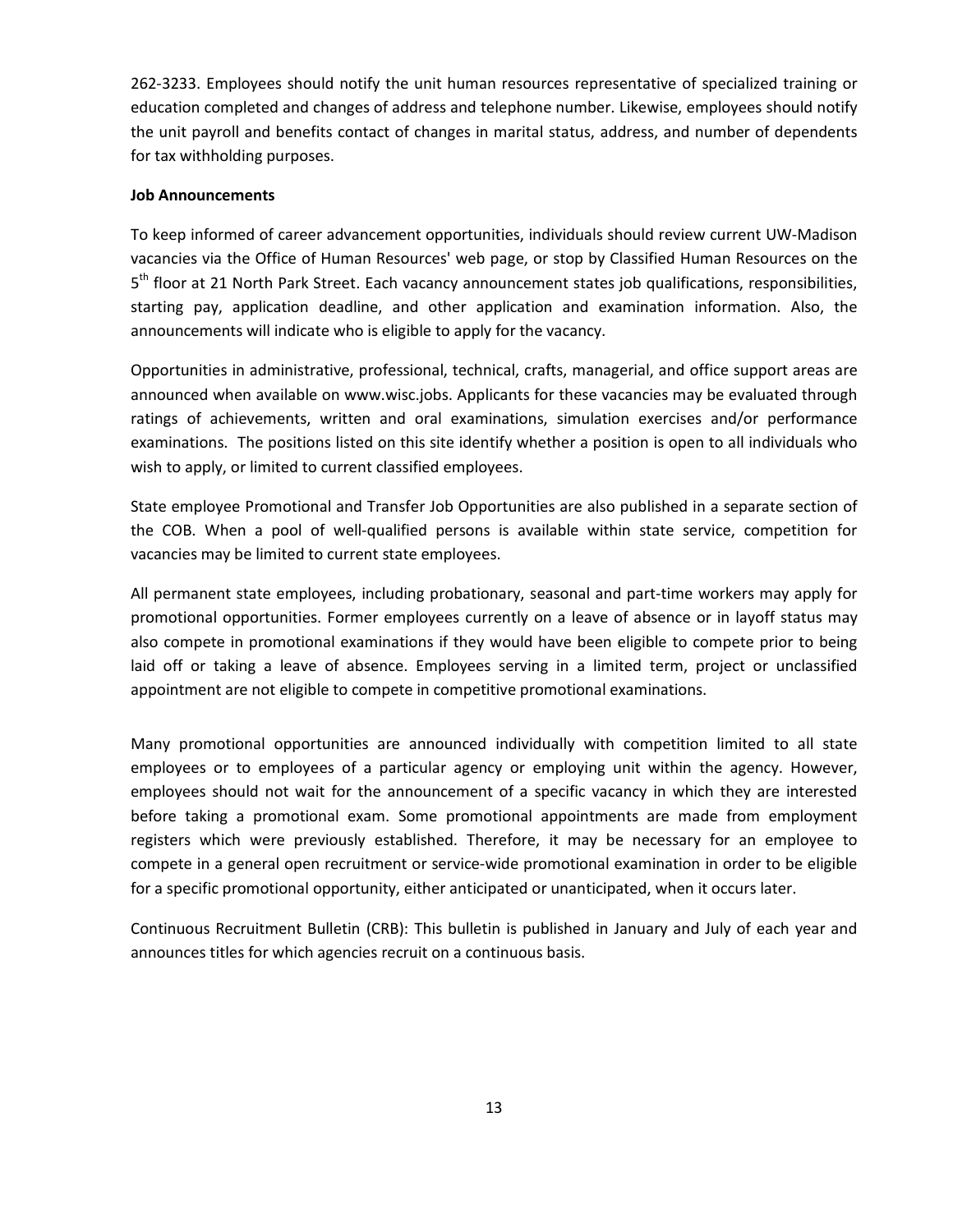#### EMPLOYMENT TRANSACTIONS

Whether or not each of the employment transactions below results in a change in pay rate for the employee depends on the specific circumstances of the transaction and the applicable State of Wisconsin Compensation Pay Plan provisions. If you have questions regarding a specific transaction, refer to the appropriate pay plan provision or contact your employing unit human resource representative.

#### **Transfer**\*

Transfer means the permanent appointment of an employee to a different position assigned to a classification having the same or counterpart pay range as a classification to which any of the employee's current position(s) is assigned. When an employee transfers to another employing unit within the UW-Madison or to another state agency, a six-month permissive probationary period may be required.

#### **Promotion**\*

Promotion means the permanent appointment of an employee to a different position in a higher classification than the highest position currently held in which the employee has permanent status in classification. All promotions are competitive and an examination is usually required. A probationary period is required upon promotion to a new position within the UW-Madison or another state agency. An employee with permanent status in a classification may have time off annually, without loss of pay, to compete in State promotional exams and subsequent State employment interviews if those exams and/or interviews are scheduled during usual work time. Of course, proper advance notice must be given to the supervisor.

#### **Demotion**\*

Demotion means the permanent appointment of an employee with permanent status in one classification to a position in a lower classification than the highest position currently held in which the employee has permanent status in classification. An employee who moves by voluntary demotion within the same employing unit immediately attains permanent status in the new classification. Movement to another employing unit within the UW-Madison or another state agency may require a permissive sixmonth probationary period. An employee who voluntarily demotes retains reinstatement eligibility for appointment to positions at the former pay range level for five years from the date of voluntary demotion. Reinstatement during this period is permissive.

#### **Reinstatement**\*

Reinstatement means the act of permissive reappointment without competition of an employee or former employee to a position (a) in the same classification in which the person was previously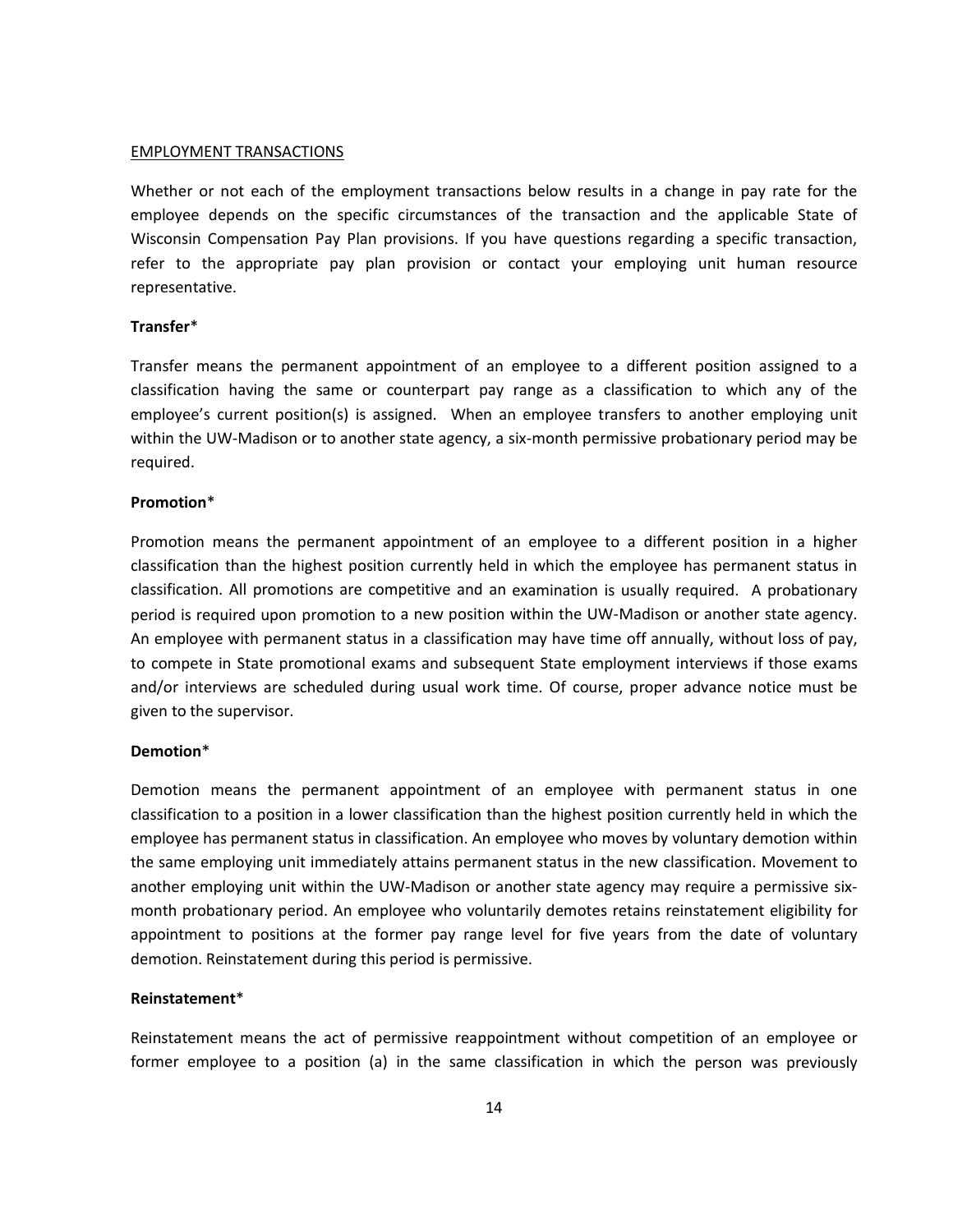employed, (b) in another classification to which the person would have been eligible to transfer had there been no break in employment, or (c) in a classification having a lower pay rate or pay range maximum from which the person is qualified to perform the work after customary orientation provided to newly hired workers in the position.

Reappointment may be made without requiring competition and can take place within any state agency. Employees retain reinstatement eligibility for five years following a voluntary termination from state service or a voluntary demotion to a position in a lower class. When an employee who previously obtained permanent status in an employing unit is reinstated to a position in the same employing unit, no probationary period is allowed. An employee reinstated to a different employing unit or state agency may be required to serve a six-month permissive probationary period. Reinstatement also may entitle the employee to credit for past state service in determining fringe benefits.

\*To view UW-Madison opportunities in all these areas, go [to http://www.ohr.wisc.edu](http://www.ohr.wisc.edu/) and click on "Classified Employment Opportunities" or stop by Classified Human Resources, located on the fifth floor at 21 North Park Street.

#### **Reclassification**

Reclassification means the assignment of a filled position to a different classification based upon logical and gradual change to the duties or responsibilities of a position or attainment of specified education or experience by the incumbent such that the duties performed are better described by a new classification title. Certain classifications are identified in a progression series where reclassification to the next higher level is based on the employee's satisfactory attainment of specified education or experience.

Job performance must be satisfactory and the changed duties must be performed for at least six months before reclassification can take place. Supervisors may request that their employing unit human resources office review an employee's position to see if a reclassification is warranted. If the supervisor, employing unit human resources office or UW-Madison Classified Human Resources office concludes that a reclassification is not appropriate, the employee will be informed of the reasons the request is denied and the appeal rights available.

In some situations an employee may wish to initiate a request for review. This request must be in writing and clearly indicate that they wish to have their position reviewed for proper classification. The request should include details on logical and gradual changes that support reclassification. Upon receipt of a request, the supervisor will take one of the following actions within a timely period. If the supervisor agrees with the request, supporting documentation will be prepared and routed through the appropriate approval levels according to employing unit procedures. If the supervisor denies or modifies the request, the employee will be notified in writing. The written notification will include the employee's appeal rights. If the supervisor does not make a determination within a timely period, the employee may submit a copy of the original request to their College, School, or Division's human resources office along with a statement requesting assistance in having the request reviewed.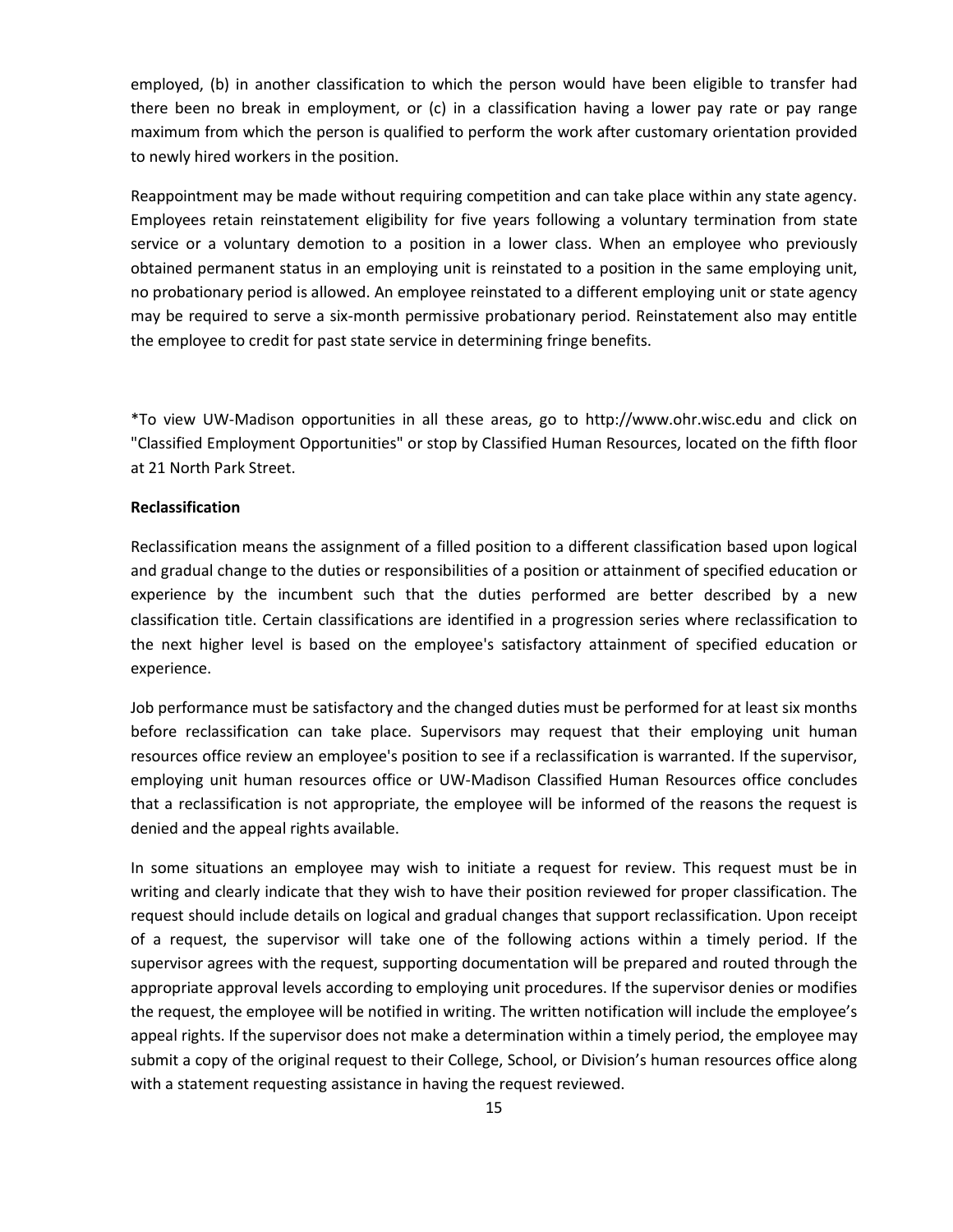#### **Reallocation**

Reallocation means the assignment of a position to a different classification, based on a change in the concept of the classification; creation of a new classification; correction of an error in the previous classification of the position; logical but not gradual change to the duties and responsibilities of a position; permanent change in the level of accountability of a position. Reallocation is the transaction used to implement classification survey activities.

#### **Resignation**

Employees who resign should give written notice to their supervisor, employing unit human resources representative, and payroll representative. Include last workday, reason for leaving and the new employing department if the future employment is within the University or State system. Because of the time required to replace an employee and the need to continue service to the university, employees should provide as much advance notice as possible. Two weeks is considered the minimum amount of notice required. Employees must return all keys, uniforms, equipment and service cards to ensure proper and prompt processing of the final paycheck.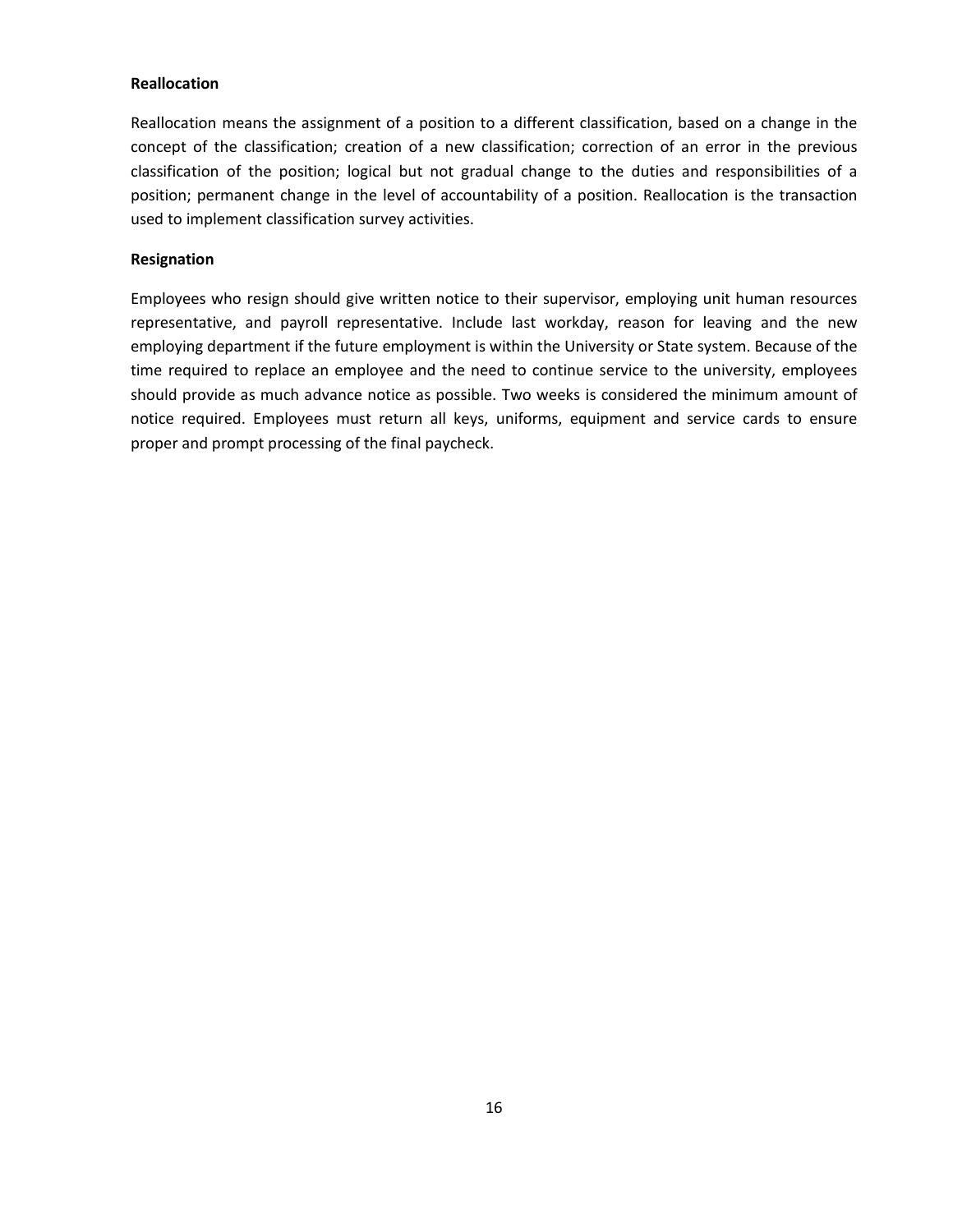# COMPENSATION

# **Payroll**

For classified employees, the pay period is two weeks in length. Paychecks are distributed on the second Thursday of each pay period. If payday falls on a holiday, payment is made on the day preceding the holiday. Employees may choose direct deposit of paychecks by filing a bank authorization card with the unit human resource office or payroll representative. The following deductions are generally made from each paycheck: Federal Withholding Tax, State Withholding Tax, Social Security, and Wisconsin Retirement Fund Contributions. Employee authorized payroll deductions including those for health insurance, life insurance, saving bonds, credit union, charity, disability insurance, tax sheltered annuity, and/or parking fees are made on a regular basis.

# **Pay Rate**

Pay rates for classified employees are processed on an hourly basis. Increases are governed by the State of Wisconsin Compensation Pay Plan.

#### **Shift and Weekend Differential**

Most employees regularly scheduled to work at least two hours between 6 p.m. and 6 a.m. or on a weekend may be eligible for shift and/or weekend differential compensation in addition to base salary. To find current shift and weekend differential rates, refer to the State Compensation Plan or call the employing unit payroll representative.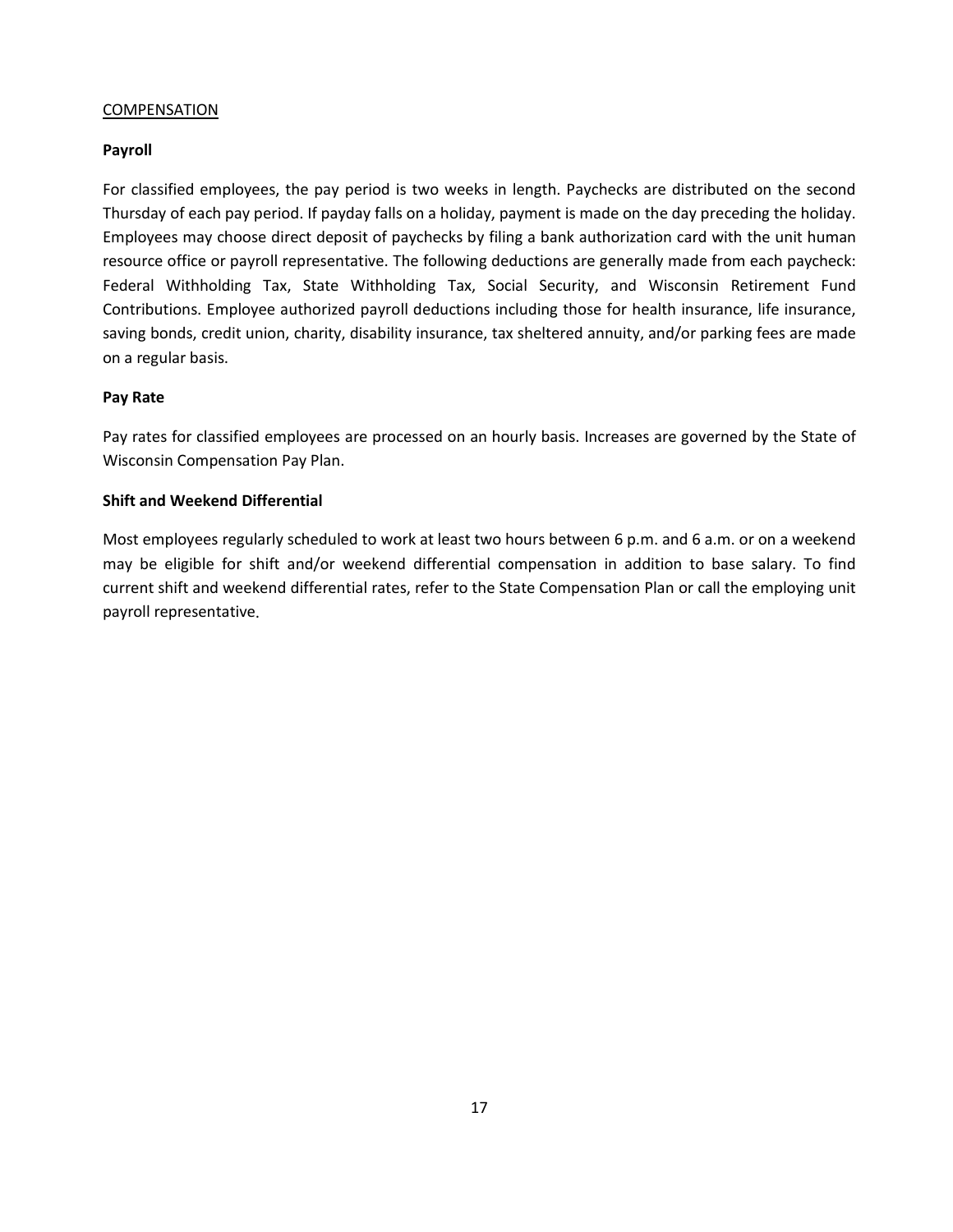# BENEFITS

For more details on benefit programs, consult the University of Wisconsin Employee Benefits Booklet.

# **Vacation**

After six months of continuous employment, employees are eligible for paid vacation. Supervisors will make every effort to accommodate vacation requests, but employees should plan and make requests as far ahead as possible. Specific information regarding exact hours earned is available from the unit payroll representative. The following describes the benefit for permanent employees. Normally, positions designated as exempt under the Fair Labor Standards Act (FLSA) accrue annual leave and sabbatical banking on an accelerated schedule. The Office of State Employment Relations designates the FLSA status of each classification.

| <b>FLSA NON-EXEMPT</b> |                       |  |
|------------------------|-----------------------|--|
| <b>Years Employed</b>  | <b>Vacation Hours</b> |  |
| During the first 5     | 104                   |  |
| $5+$ to 10             | 144                   |  |
| $10+$ to 15            | 160                   |  |
| $15+$ to 20            | 184                   |  |
| $20+$ to 25            | 200                   |  |
| $25+$                  | 216                   |  |

| <b>FLSA EXEMPT</b> |                       |  |
|--------------------|-----------------------|--|
| Years Employed     | <b>Vacation Hours</b> |  |
| During the first 5 | 120                   |  |
| $5+$ to 10         | 160                   |  |
| $10+$ to 15        | 176                   |  |
| $15+$ to 20        | 200                   |  |
| $20+$              | 216                   |  |

The above charts do not apply to Building Trades employees who should check with their HR office.

#### **Holidays**

Classified employees are entitled to these holidays with pay each calendar year: New Years Day, Martin Luther King Jr. Day, Memorial Day, Independence Day, Labor Day, Thanksgiving, Christmas Eve Day, Christmas Day, and New Years Eve Day.

In addition, Classified employees receive four and one half personal holidays each year.

#### **Sick Leave**

Sick leave assures continuation of pay during absence from work because of an employee's illness or injury, maternity, or attendance to immediate family in illness or death. Employees earn sick leave immediately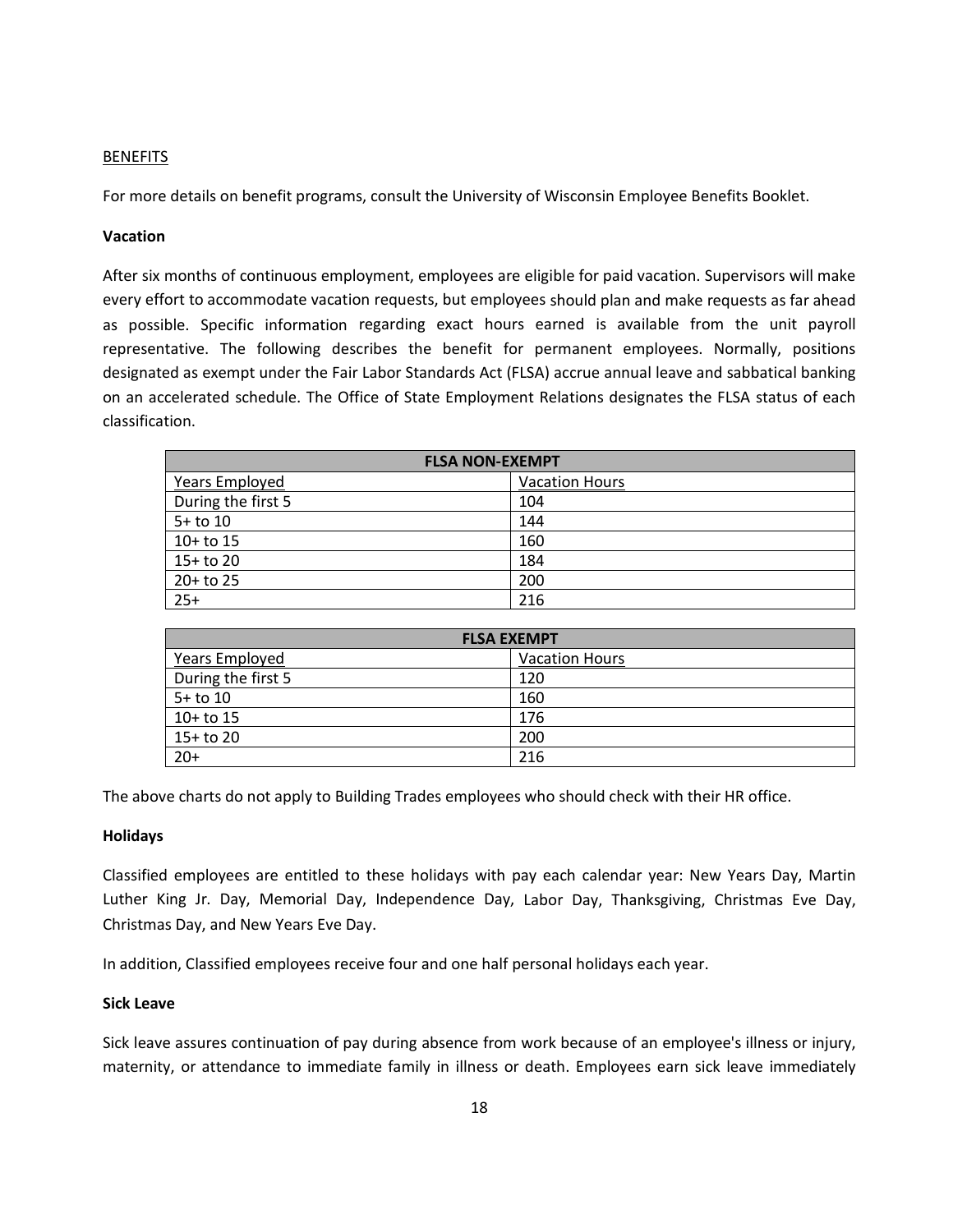upon employment at the rate of five hours for each 80 hours of work. Sick leave may be used only if it has been earned, but it accumulates without limit. Unused balances can be used for health insurance payment at time of retirement. As a general rule, your supervisor must be notified of the reason for sick leave before or at the very beginning of the regularly scheduled workday.

# **Family and Medical Leave**

The federal Family & Medical Leave Act (FMLA) provides eligible employees up to twelve weeks of unpaid leave each calendar year for any combination of the following: the birth, adoption or foster placement of a child, the employee's own serious health condition which prevents the employee from working, or to care for the employee's child, spouse or parent who has a serious health condition. When you request this leave, you may be required to provide medical verification of the serious health condition. If you do not request this leave but provide sufficient information that indicates your leave request qualifies for this leave, it may be so designated. Leave benefits under the Wisconsin Family Medical Leave Act (WFMLA), and administrative code must be coordinated with this law. The FMLA requires that the most generous benefit must be applied. While the law provides for unpaid leave, employees have the option to substitute paid leave benefits available to them for leave that is covered by this law.

Refer to the section "Military Leave" for information about military family and medical leave entitlements for eligible employees.

#### **Leave of Absence Without Pay**

Leaves of absence without pay may be granted for educational purposes, work experience benefiting future state employment, illness, maternity, paternity, exceptional personal reasons. Generally, maternity and paternity leave shall be granted for a period of time as requested by the employee, not to exceed six months. An employee may apply for a leave of absence through his/her supervisor. Further information is available through UW-Madison's Classified Human Resources Office, 262-3233.

#### **Military Duty**

Military leave of absence for annual field training (National Guard, State Guard and Reserve Corps) will be granted to any permanent employee who will be absent from work at least three days but no longer than 30 scheduled work days in any calendar year. During this period, an employee can choose to receive either base state pay or military pay. If state pay is selected, an employee will receive base state pay minus the base military pay received for those scheduled workdays. This reduction, however, will not be more than the base state pay. Employees who elect to use vacation during this period of absence will be able to collect both military and vacation pay.

# **Military Leave - Family Leave for Qualifying Exigency or Military Family Leave for Serious Injury or Illness of Covered Service Member**

Eligible family members with a spouse, son , daughter, parent on active duty or called to active duty status in the National Guard or Reserves in support of a contingency operation may use their 12-week FMLA leave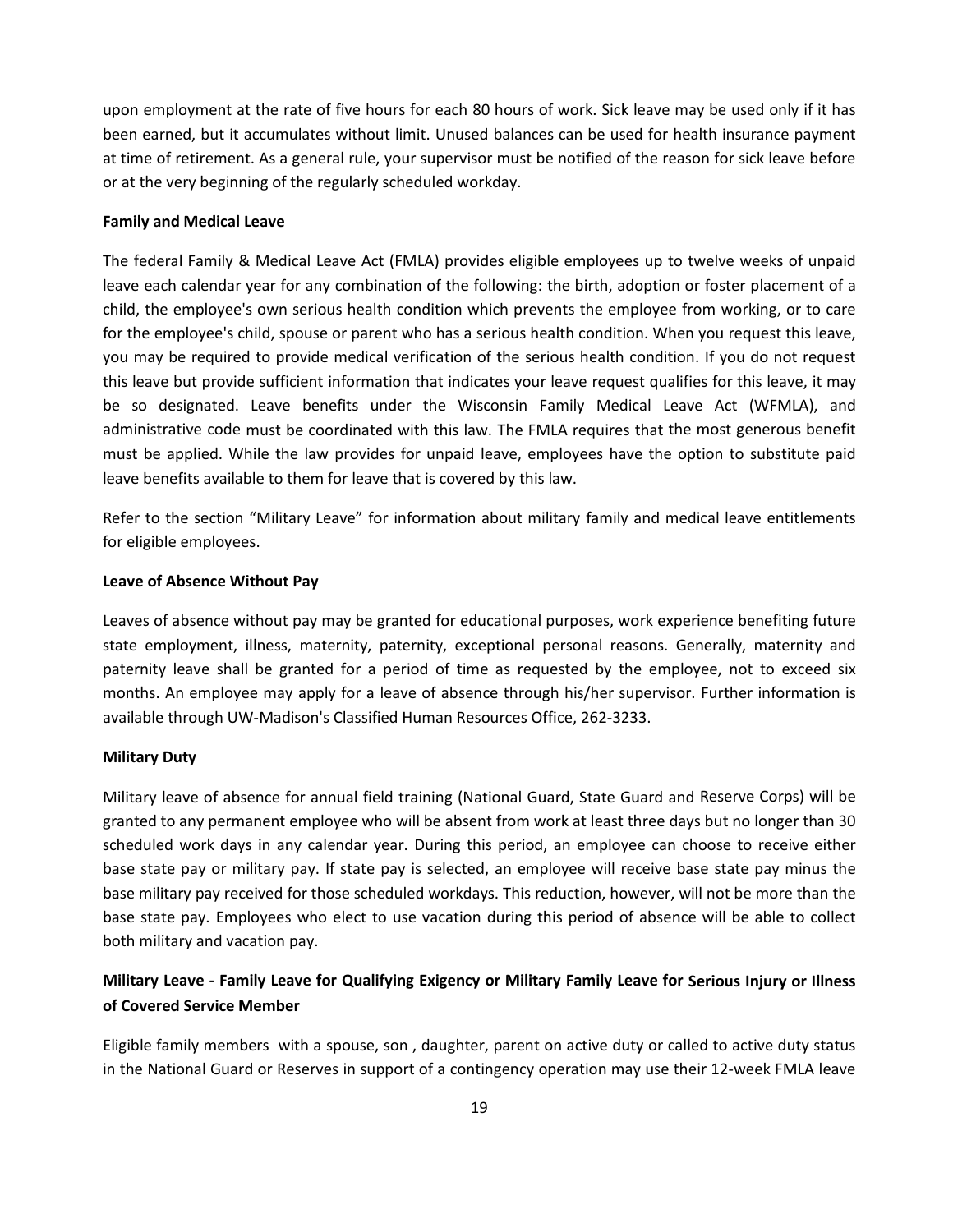entitlement to address certain qualifying exigencies, such as attending certain military events, arranging child care or finances, etc.

Additionally, eligible employees are entitled to military family medical leave for up to 26 weeks to care for a covered service member during a single 12-month period when the covered service member has a serious injury or illness incurred in the line of duty on active duty. To request either of these leaves, contact your Human Resources office. You will be required to complete the applicable form provided by the U.S. Department of Labor. The forms are available on-line.

For more complete information on both of these military family leave benefits, refer to "Employee Rights and Responsibilities Under the Family and Medical Leave Act.

# **Jury Duty**

Permanent and project classified employees called to jury duty during regularly scheduled work periods do not have to use vacation time or sick leave. The employee on jury duty will receive regular salary in addition to juror pay. Employees are expected to report for work when not needed for jury duty.

# **Wisconsin Retirement System**

The UW-Madison contributes to each eligible employee's account with the Wisconsin Retirement System. Benefits are paid upon termination, retirement, disability or death.

#### **Insurance Programs**

The state provides several optional group insurance programs for employees. Premiums are payable by payroll deduction. Most insurance programs include the choice of single or family coverage. Employees should explore their insurance options as soon as possible to assure timely enrollment.

#### **State Group Health Insurance**

There are several alternative health insurance plans that provide basic hospital, surgical, and diagnostic services, and major medical benefits. The state contribution toward the monthly premium begins after 3 months employment under the Wisconsin Retirement System. However, if immediate coverage is desired, an employee may pay the full premium initially and still be eligible for the state contribution after 3 months. An employee who has worked previously for the state for 3 months under the Wisconsin Retirement System is eligible for the state contribution immediately if retirement deposits have not been withdrawn. LTE's are not eligible for the employer contribution towards the premium until completion of 6 months of WRS state service.

#### **Major Medical Insurance**

Major Medical insurance includes additional coverage for medical expenses, dental expenses and accidental death and dismemberment. Benefits under this plan are payable only for services not covered by any other health or dental plan.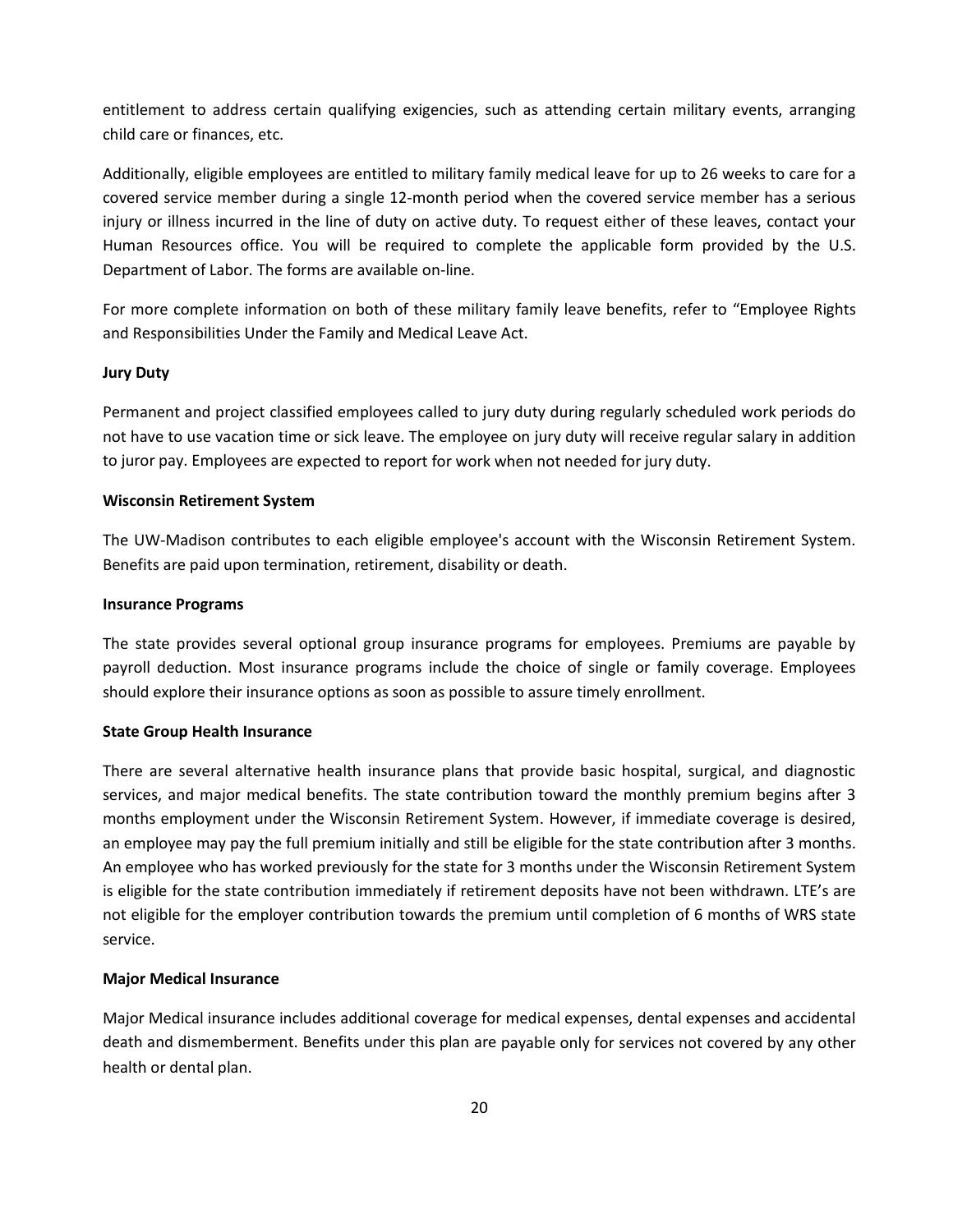#### **Dental Insurance**

Voluntary employee-pay-all dental insurance plans are available to all employees eligible for the state group health program.

#### **State Group Life Insurance**

The State Group Life insurance program offers term life insurance to employees who have been covered under the Wisconsin Retirement System (WRS) for at least 6 months. Coverage is available to you without providing medical evidence of insurability as long as you apply within 30 days of completing 6 months of WRS covered employment. You may elect insurance coverage on your own life-up to 500% of your annual WRS earnings. You may also apply for Spouse and Dependent coverage when initially eligible, or within 30 days of first having a spouse or dependent to insure.

#### **Supplemental Life Insurance**

Group rates are available for voluntary coverage for an employee, spouse, and dependents. Accidental death and dismemberment coverage is also available.

#### **Income Continuation Insurance**

The Income Continuation Insurance (ICI) program is a self-insured disability insurance administered by the State Department of Employee Trust Funds. ICI will replace a portion of an employee's salary if he/she becomes physically or mentally disabled.

Benefits begin after an employee has served a minimum waiting period of 30 calendar days or exhausted accumulated sick leave, whichever is greater. The program covers both short-term and long-term disabilities. Premiums depend on biweekly salary and sick leave accumulation.

#### **Employee Reimbursement Accounts**

The Employee Reimbursement Account (ERA) program is authorized by Section 125 of the Internal Revenue Code and allows an employee to pay certain expenses from pre-tax rather than after-tax income. Taking such payments from pre-tax income results in less federal and state income taxes and Social Security contributions. This effectively increases spendable income. Unlike Tax-Sheltered Annuities and Deferred Compensation, this benefit frees income from taxes forever rather than delaying the tax liability. Participation in the ERA program does not reduce an employee's earnings for Wisconsin Retirement System benefits. All Classified employees are eligible to participate in the ERA program.

# **Tax Sheltered Annuities**

In addition to regular contributions to the retirement system, UW-Madison employees may shelter a portion of their current compensation by purchasing certain supplemental retirement benefits. The advantage is that the annual cost of the annuities is currently sheltered from income taxes because the taxes will not be paid until the employee withdraws the money. However, there are limits set by the Internal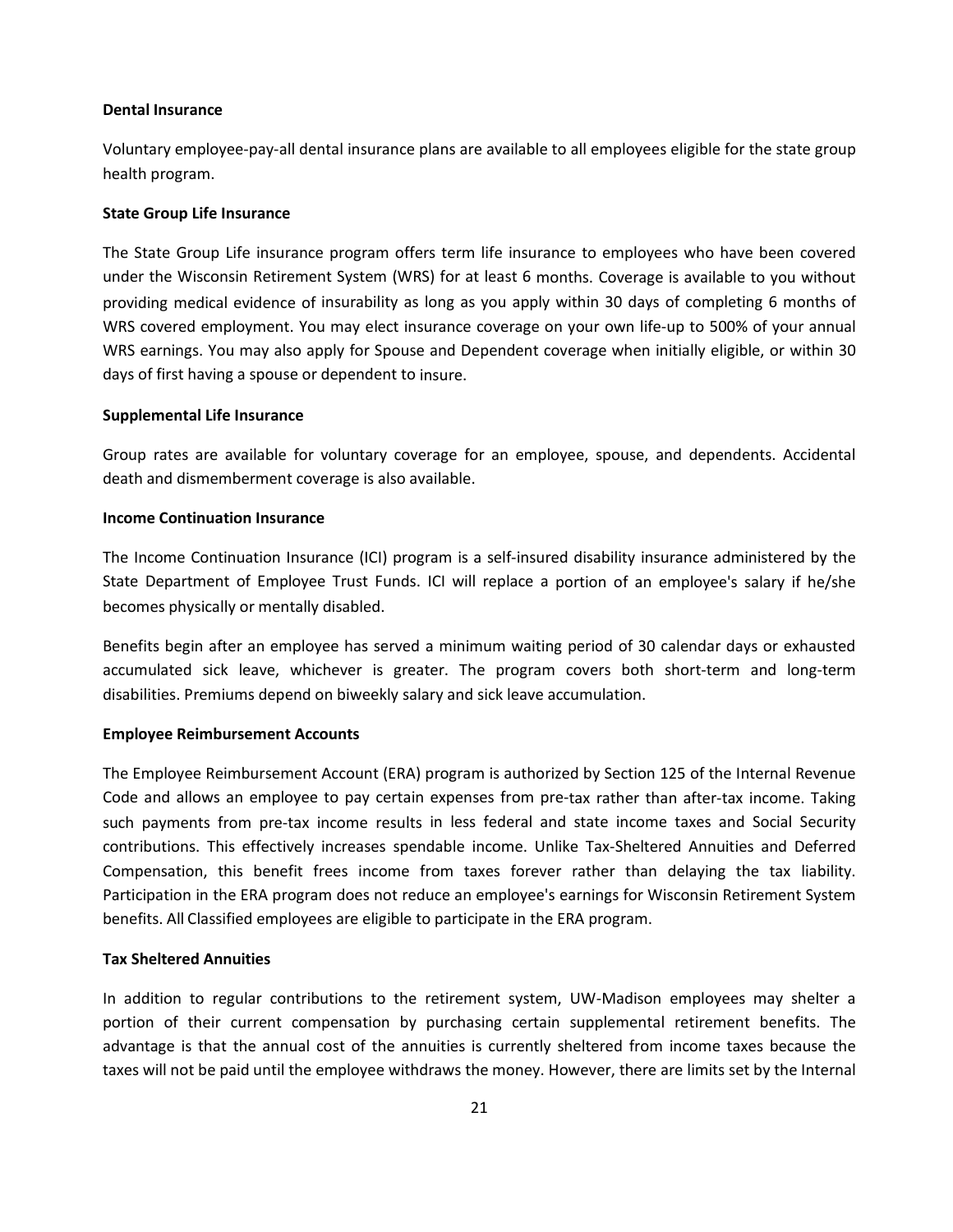Revenue Code on the amount that an employee may put into a tax-sheltered annuity, and there may be restrictions and/or penalties on early withdrawals.

# **Deferred Compensation**

Employees of UW-Madison have the option of participating in a deferred compensation plan as authorized by Section 457 of the Internal Revenue Code. Under this plan, an employee can defer a portion of his/her compensation currently subject to federal and state income taxes, and purchase supplemental retirement benefits. The deferred amount, together with accumulated interest and dividends, is not subject to federal and state income taxes until it is withdrawn.

# **Hazardous Employment**

The Hazardous Employment section of the state statutes (s. 230.36) lists a few restricted occupations with special benefits. This provision allows leave with pay if an employee is injured by a patient or contracts a disease after direct exposure to a patient. You should report such injury or disease to your supervisor immediately. Specific guidelines and limits on these benefits can be discussed with your unit human resource representative.

# **Worker's Compensation**

All employees are covered by Wisconsin Worker's Compensation and are eligible for medical and disability benefits for work-related injuries. Such work-related injury or accident must be reported immediately to your supervisor. An accident report form must be completed by the employee and the supervisor immediately and submitted to the unit human resource representative in order to make a claim.

#### **Unemployment Compensation**

After lay-off or termination, employees may be eligible for Unemployment Compensation benefits. The State Department of Workforce Development (DWD) determines eligibility.

# **Employee Suggestion Program**

Employees may participate in the State of Wisconsin Employee Suggestion Program by submitting ideas for new methods, procedures, or materials resulting in substantial employer savings or improvement in morale, safety, or public service. The State presents individual cash awards of up to \$1,000 for winning suggestions.

# **Liability Protection**

State employees generally have liability protection in accordance with s. 895.46(1) Wisconsin Statutes. The state plan protects employees from liability resulting from their conduct while engaging in their duties as employees, regardless of where the incident occurs, if the employee is acting within the scope of his/her employment activities and notifies the University immediately of the incident. Legal defense, judgments, or negotiated settlements then become the state's obligation.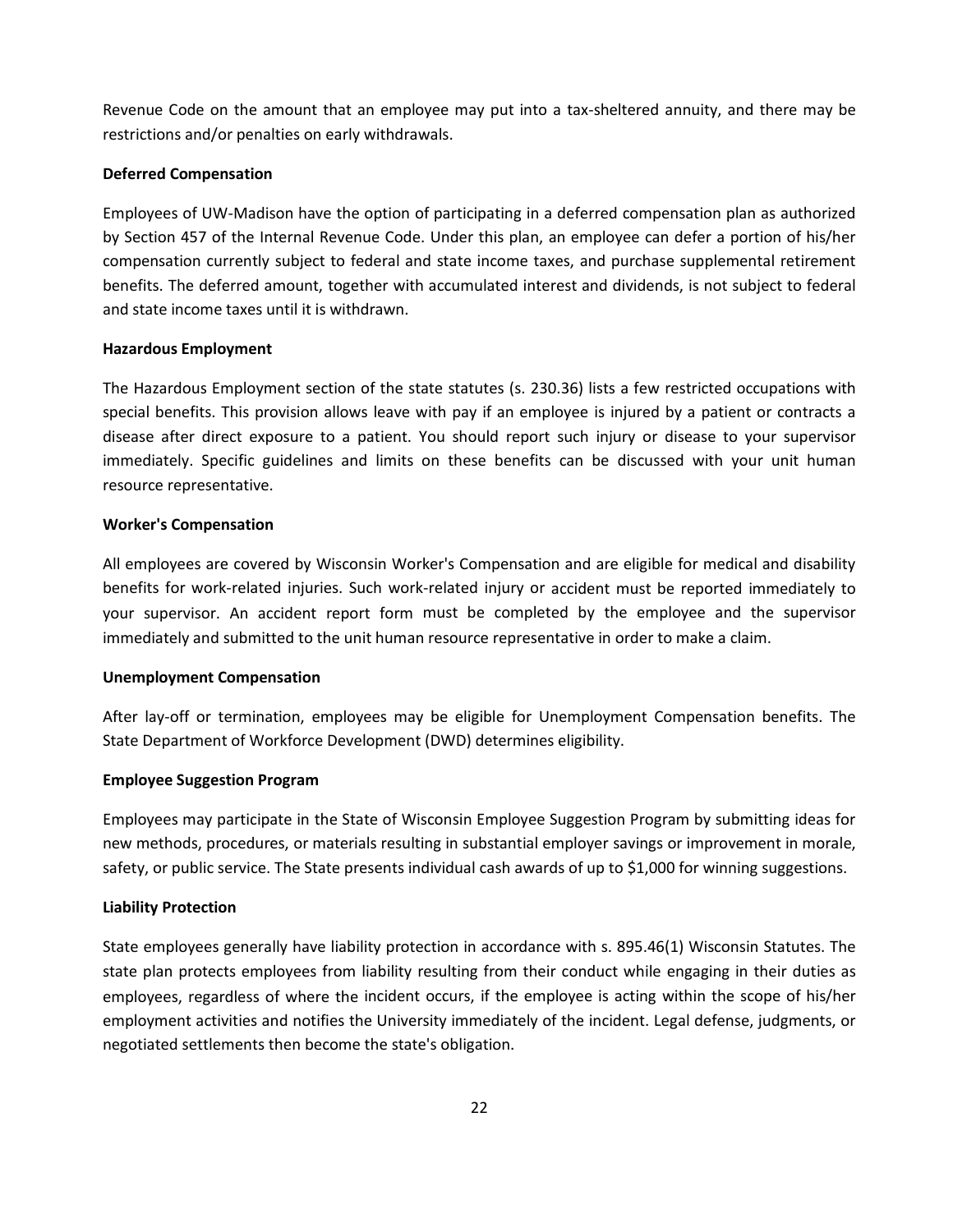#### **Voting Time**

Employees eligible to vote who find it impossible to vote during non-working hours will be allowed reasonable time off, with pay, to vote. If this happens, give your supervisor a written statement at least two working days before the election date, stating the reason you need time off, the location of the voting place, and the amount of time required.

#### **Political Activities**

Employees may participate in partisan political activities while off duty and away from University property. Employees also may hold part-time non-partisan offices which do not interfere or conflict with job duties. Unit human resource representatives can answer specific questions.

#### **Pre-Tax Transportation Program**

There are options for UW Madison employees that commute to work to pay for the costs on a pre-tax basis. The University has payroll deductions for UW parking and vanpool. There is also a state-wide Commuter Benefit program that supplements the University programs.

#### **Career Development**

The University of Wisconsin-Madison believes employees are its most valued resource. In order to develop that resource to its full potential, employees are encouraged to actively seek and pursue opportunities to upgrade their knowledge, skills and abilities so that they grow and develop in their careers. Supervisors, lead workers or experienced staff will provide coaching, counseling and on-the-job training. Other training opportunities are offered within the University as the need arises. Employees may be directed or asked to attend job-related conferences, workshops, seminars or credit and non-credit courses offered within the community by various educational institutions or other organizations.

"Job related" training programs are intended to help employees improve current job performance. When management directs employees to attend these programs, the University will reimburse reasonable costs in accordance with the University guidelines. Employees and their supervisors may also identify "careerrelated" training and educational opportunities. These are intended to enhance career development or growth within an employee's field.

The University wants employees to maximize their chances to achieve personal goals. Every effort will be made to accommodate each employee's desire for appropriate employee development within funding, scheduling and other limitations.

#### **Tuition Reimbursement**

Employees that desire training or course work related to the job or career, may request reimbursement for all or a portion of tuition costs. The employee must receive advance authorization for tuition reimbursement before enrolling in a job or career-related course. While completing the course is not an employment requirement, successful completion is a requirement for reimbursement.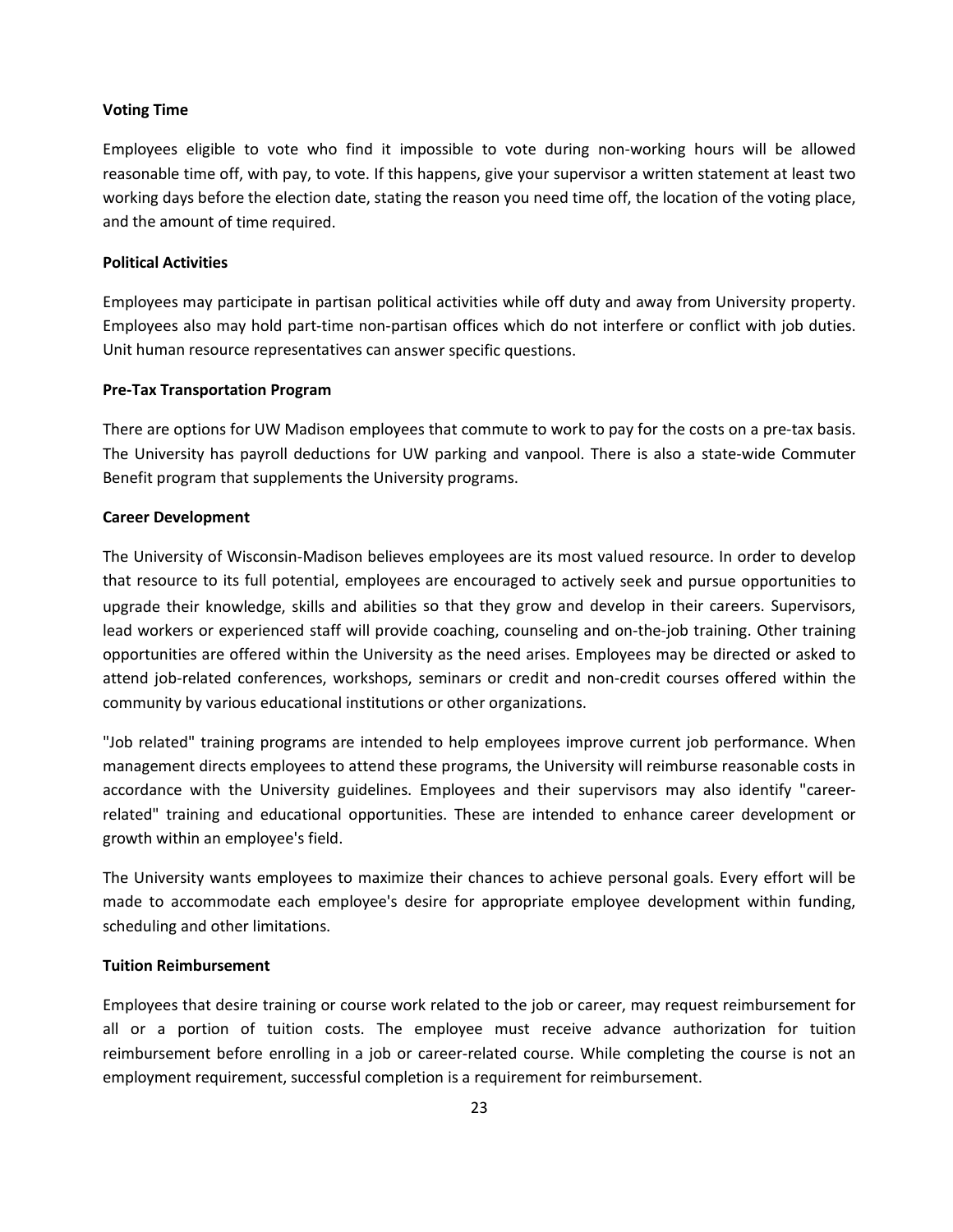Such a request probably will be approved when:

- a) The proposed study will help an employee progress in a related career path.
- b) Funding exists to cover the cost of tuition reimbursement.
- c) During his/her absence for class attendance, the employee's responsibilities can be covered effectively by alternate arrangements without reduction of service or additional cost.

A Request for Authorization to Reimburse Employee Fee/Tuition form must be completed with the required approvals before the employee begins the training.

The employee will be granted full or partial tuition reimbursement after presenting evidence of successfully completing the course, (a grade report, or a letter from the registrar). At that time, a Travel Expense Report should be submitted with the evidence of successful completion of the course (attach Request for Authorization to Reimburse Employee Fee/Tuition form) and a fee receipt. An individual must still be employed by the University at the time of completion of the course of study to be eligible for reimbursement.

Course work usually is completed during hours of leave without pay or on the employee's own time, although adjustment of hours or the use of accrued compensatory time or annual leave may be arranged if the supervisor or chairperson can certify that the work of the unit will not be impaired as a result.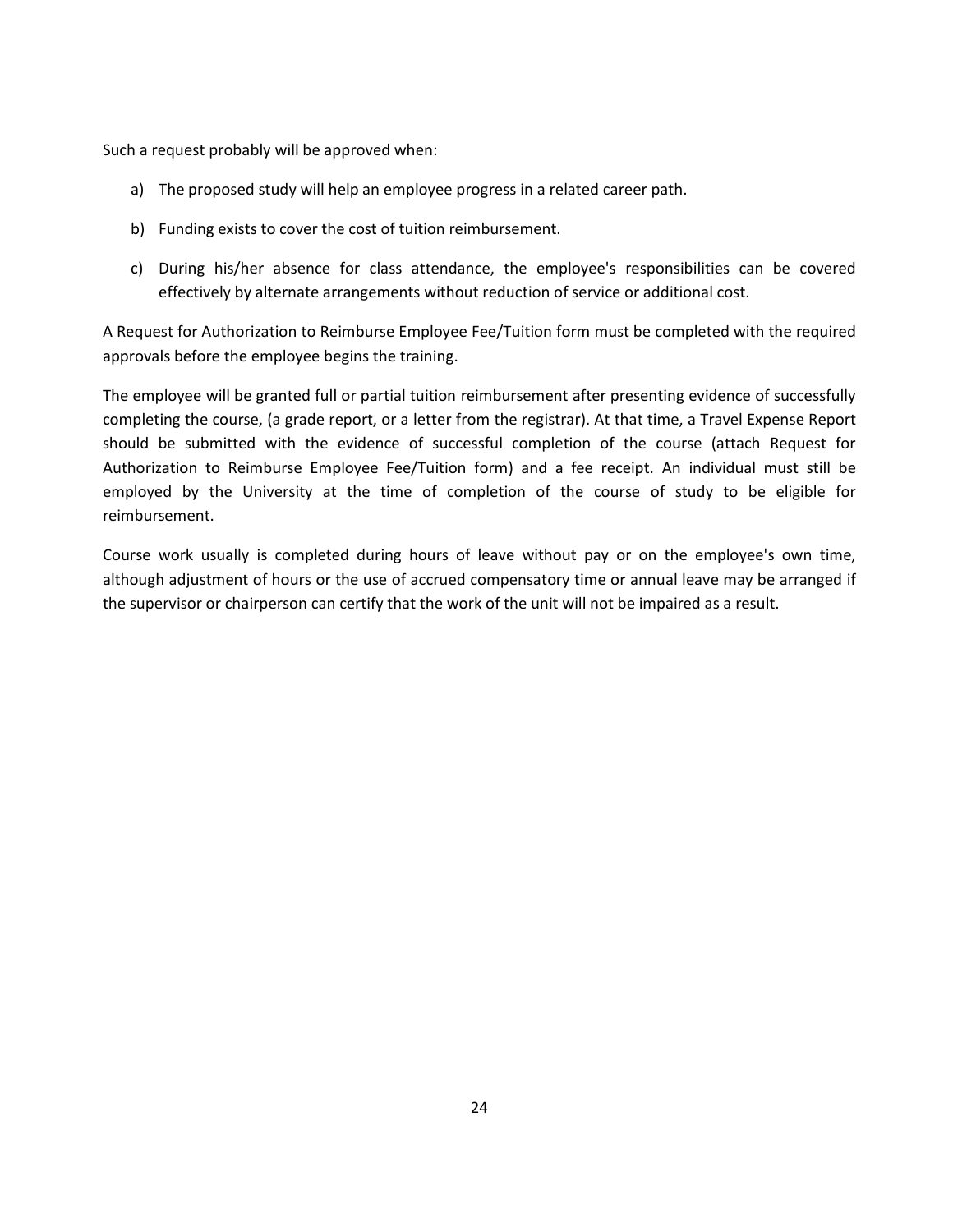# SERVICES

# **Bus Service**

UW-Madison campus buses run at frequent intervals, are free, and connect with transfer points to Madison Metro buses. Most UW-Madison employees are eligible for a free annual Madison Metro bus pass for more information, or for routes and schedules, go to [http://www2.fpm.wisc.edu/trans/.](http://www2.fpm.wisc.edu/trans/)

Obtain information about city bus service by calling the Madison Metro Bus Company at 266-4466.

# **Credit Unions**

Employees of the UW-Madison are eligible to join the University of Wisconsin Credit Union, UW Employees Credit Union, and the State Capital Credit Union. A description of services can be obtained from the individual credit union.

# **Identification Card**

UW-Madison picture identification cards are furnished to all permanent classified employees upon appointment. Employees will be asked to present the card when calling for a salary check at a payroll office and to use a University library. A valid ID card is required by all students, employees, and retired employees to access the UW-Madison recreational facilities in addition to the payment of an access fee. Your unit human resources representative can advise you on how to obtain the card.

# **My UW-Madison Portal**

My UW-Madison provides students, faculty and staff with an easy-to-use, secure gateway to online information. More than just another Web site, My UW-Madison offers an impressive array of personalized services that can enhance instruction for students and faculty and boost productivity for staff. WiscCal and WiscMail, the University's calendar and email systems, are just some of the features of the portal.

#### **Parking**

Parking may be available to employees according to parking allocation criteria. The fees are payable by payroll deduction or by cash payment. Employees can obtain further information about lot location, cost, and parking allocation from the employing unit or the University Transportation Services Office (263-6666). Handicapped employees needing special accommodations should also contact the Transportation Services Office.

# **Recreational Facilities**

The SERF, the Natatorium, and the Shell are just a few of the facilities available to the campus community for recreational activities. Club sports, fitness programs, personal training, and yoga are some of the services offered.

# **SAFE Nighttime Services**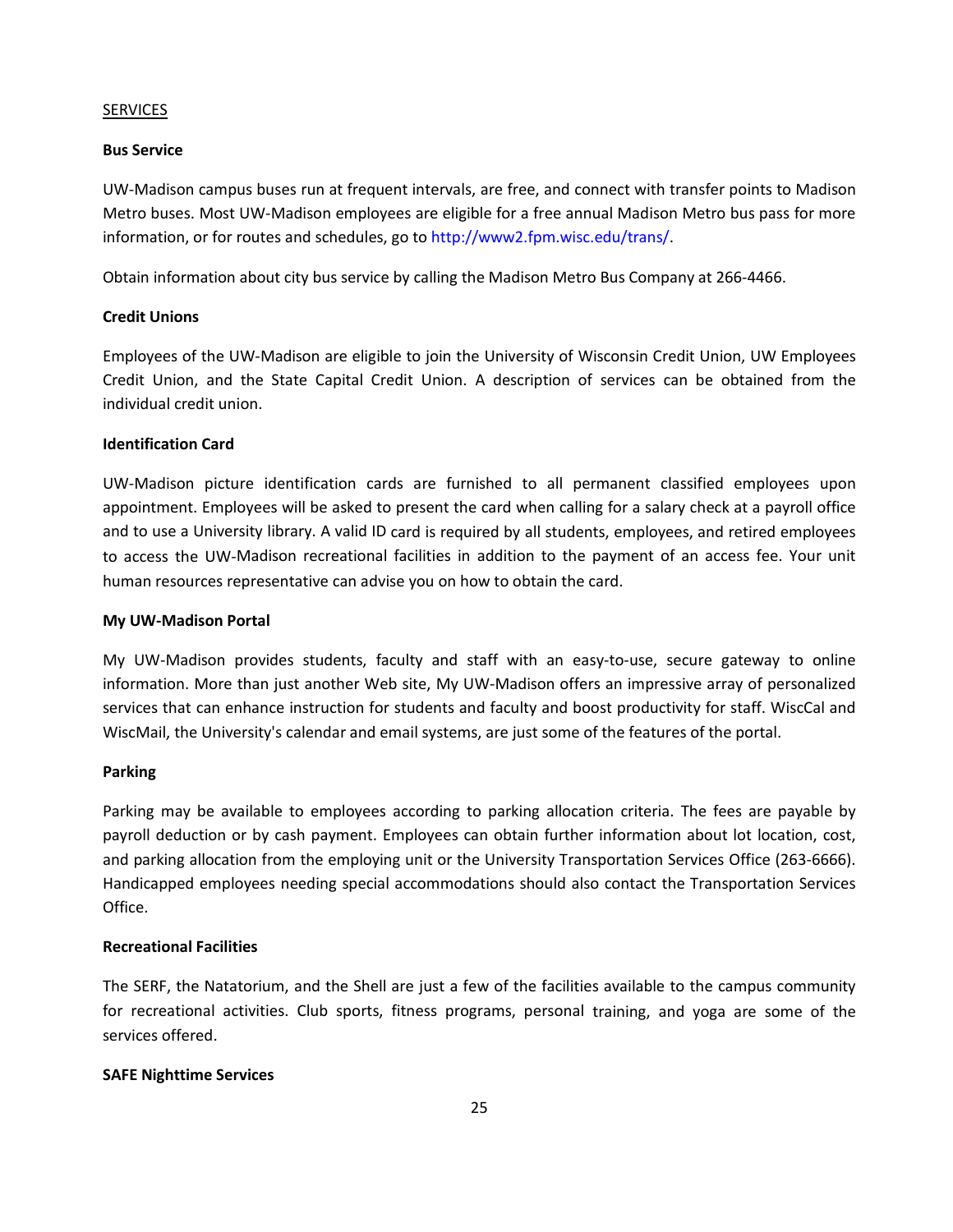SAFE Nighttime Services are the University of Wisconsin's comprehensive late night transportation system consisting of cab, bus, and walking escort services. The goal of these programs is to promote personal safety through offering a safe means of nighttime transportation and through community education about the dangers of traveling alone at night. Students, faculty, staff and guests of the University are encouraged to use these services anytime they feel unsafe about traveling late at night. For additional information, contact the SAFE Coordinator at 265-5010(262-5000).

#### **University Libraries**

More than 20 libraries serve the University community. Employees can use materials according to library regulations by presenting the UW-Madison ID Card. For additional information, go to the General Libraries Page.

# **UW Madison Police Department**

The primary goal of the Department of Police and Security is to serve and protect the University of Wisconsin-Madison employees, students, and visitors. For emergency situations, reporting crimes, or to alert authorities to suspicious behavior, employess should dial 911. For non-emergency questions, call 262- 2957. For more information, go to<http://www.uwpd.wisc.edu/>

# **WISCARD**

When you deposit money into a WISCARD account, you can use your UW photo ID to make purchases at restaurants, stores and for services on the UW-Madison campus. Money-saving discounts are often offered to WISCARD participants. WISCARD offers the convenience of not carrying checks, credit cards or digging for change, and the flexibility of using WISCARD at over 40 campus locations. For more information, go to [http://www.wiscard.wisc.edu;](http://www.wiscard.wisc.edu/) or, call 263-1964 or 262-1667; or stop at the Cashier's office at Memorial Union, 800 Langdon Street, Union South, 227 North Randall Street, or any Hall Desk in University Housing.

# **Wisconsin Union**

As a University employee you are eligible to use both Wisconsin Union facilities: Memorial Union and Union South. The Unions provide social, cultural, educational and recreational programming. Employees may be asked to show the UW-Madison ID Card when using Union facilities. For membership information, call 262- 2263 or stop at Room 410, Memorial Union.

#### **Wisconsin Week**

Wisconsin Week is the official newspaper of record of UW-Madison. This publication is distributed electronically to all faculty and staff on a biweekly schedule throughout the fall and spring semesters. It serves as a policy communication tool for administration, schools and colleges; as a way for campus units to publicize and promote their activities; and to recognize of the achievements of faculty and staff among their peers. University Communications produces Wisconsin Week.

#### **WiscWorld**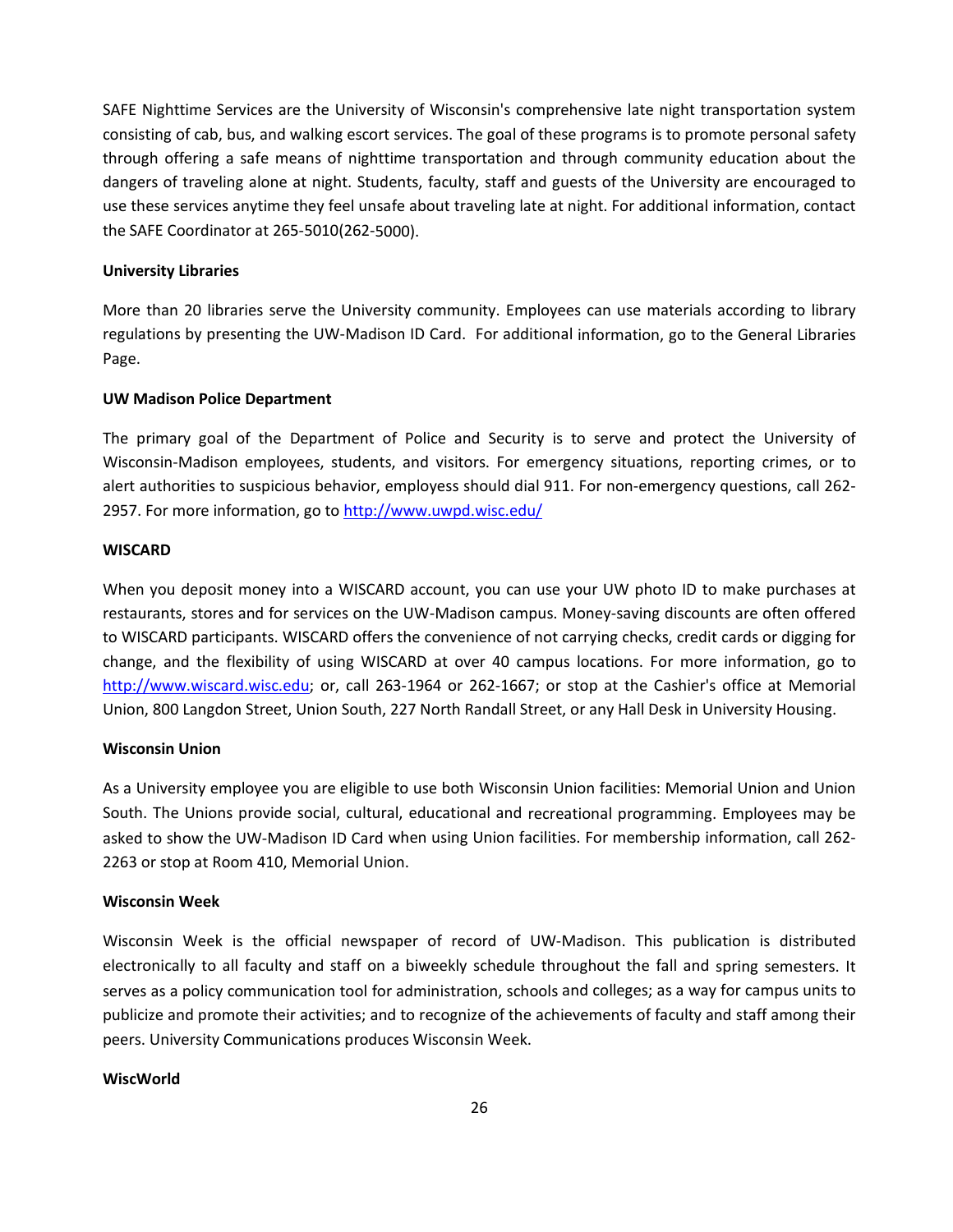WiscWorld is a collection of resources (information, software and documentation) to make it easier for UW-Madison students, faculty and staff to connect their computers to online resources. The WiscWorld CD contains software packages supported by the DoIT Help Desk plus an installer for easy, convenient installation of that software on your computer. This installer will automatically configure your computer to access the campus network via a modem-phone line (normally from off-campus) or via an Ethernet connection (direct connection, normally on-campus). With the latest versions of the Web browsers included in the WiscWorld package, you can access the My UW- Madison portal.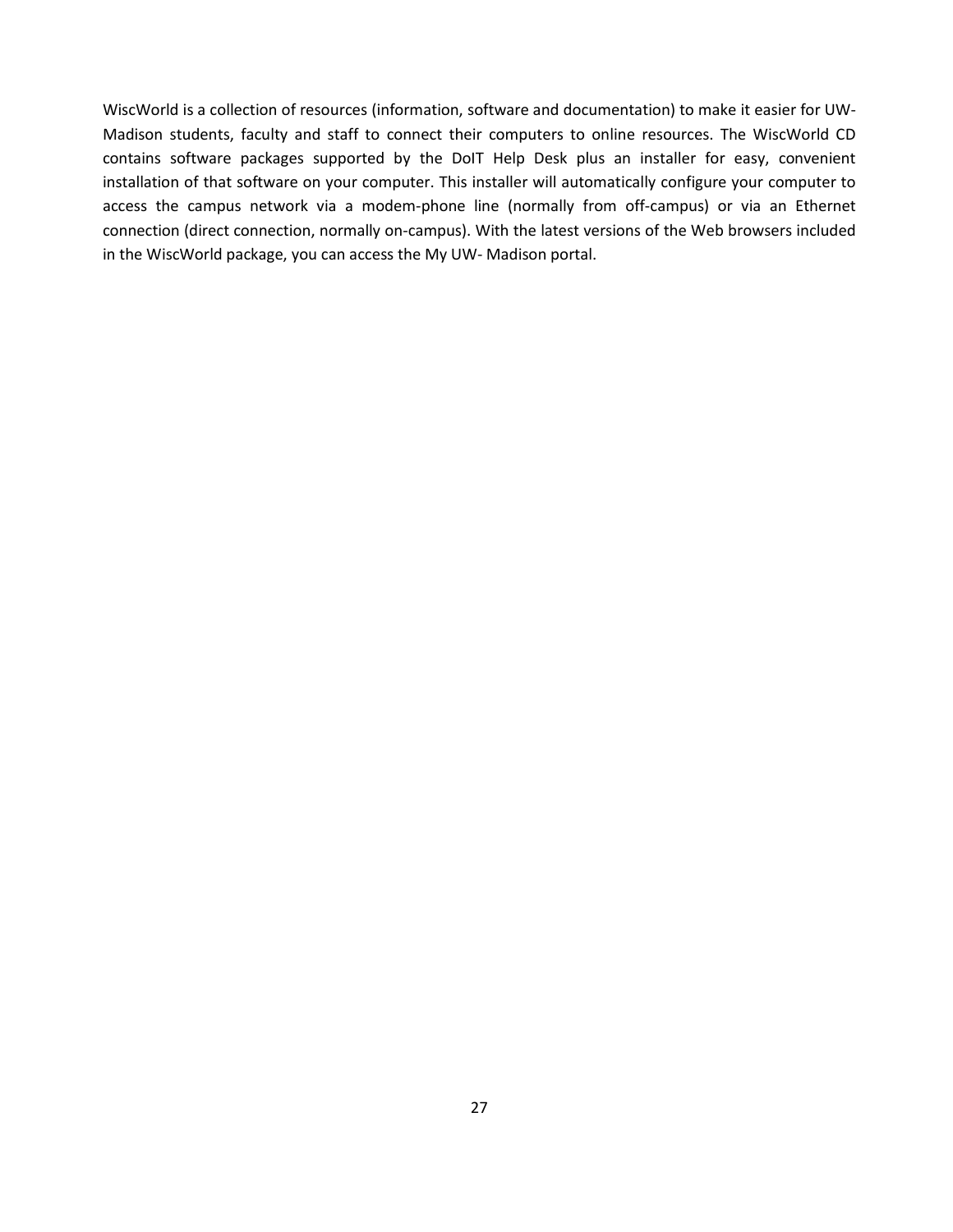# THE FEDERAL FAMILY & MEDICAL LEAVE ACT OF 1993 (AS REVISED) January 2009

The following policies have been developed by the Office of State Employment Relations to ensure statewide compliance with the federal Family and Medical Leave Act of 1993 (FMLA) as revised in January 2008 and in accordance with revised Department of Labor regulations effective January 16, 2009.

1. Employee Eligibility. State employees (including limited term and project employees) are eligible for unpaid leave under FMLA if they:

- a) Have been employed by the state for at least 12 months; *and*
- b) Have worked for the state at least 1,250 hours in the 12 month period immediately preceding the beginning of the requested leave under FMLA; *and*
- c) Are employed at a worksite where there are at least 50 state employees employed within 75 miles of the worksite.

2. Reasons for Leave. Eligible employees are entitled to use unpaid leave under FMLA when taken for the following purposes:

- a) For the birth of the employee's child *and* to care for the newborn child (leave must be concluded within 12 months following birth); or
- b) For placement of a child with the employee for adoption or foster care (leave must be concluded within 12 months following placement); or
- c) To care for the employee's child, spouse, or parent (but *not* parent "in-law") with a serious health condition; or
- d) For the serious health condition of the employee that makes the employee unable to perform the functions of the employee's position, including incapacity due to pregnancy, prenatal medical care or child birth; or
- e) To care for a service member who is a current member of the Armed Forces, including a member of the National Guard or Reserves, with a serious injury or illness incurred in the line of duty on active duty that may render the service member medically unfit to perform his or her duties for which the service member is undergoing medical treatment, recuperation, or therapy; or is in outpatient status; or is on the temporary disability retired list. The employee must be the spouse, son, daughter, parent, or next of kin of the service member; or
- f) Because of any "qualifying exigency" arising out of the fact that the employee's spouse, son, daughter, or parent is a member of the National Guard or Reserves on active duty or call to active duty status in support of a contingency operation. Examples of qualifying exigencies include shortnotice deployment, attending certain military events, arranging for alternative childcare, certain school activities, making financial and legal arrangements, counseling, rest and recuperation leave of the military member, and post-deployment reintegration briefings.

# 3. Definition of Serious Health Condition:

A serious health condition is an illness, injury, impairment, or physical or mental condition that involves either an overnight stay in a medical care facility, or continuing treatment by a health care provider for a condition that either prevents the employee from performing the functions of the employee's job, or prevents the qualified family member from participating in school or other daily activities.

Subject to certain conditions, the "continuing treatment" requirement may be met by a period of incapacity of more than 3 consecutive calendar days combined with at least two visits to a health care provider or one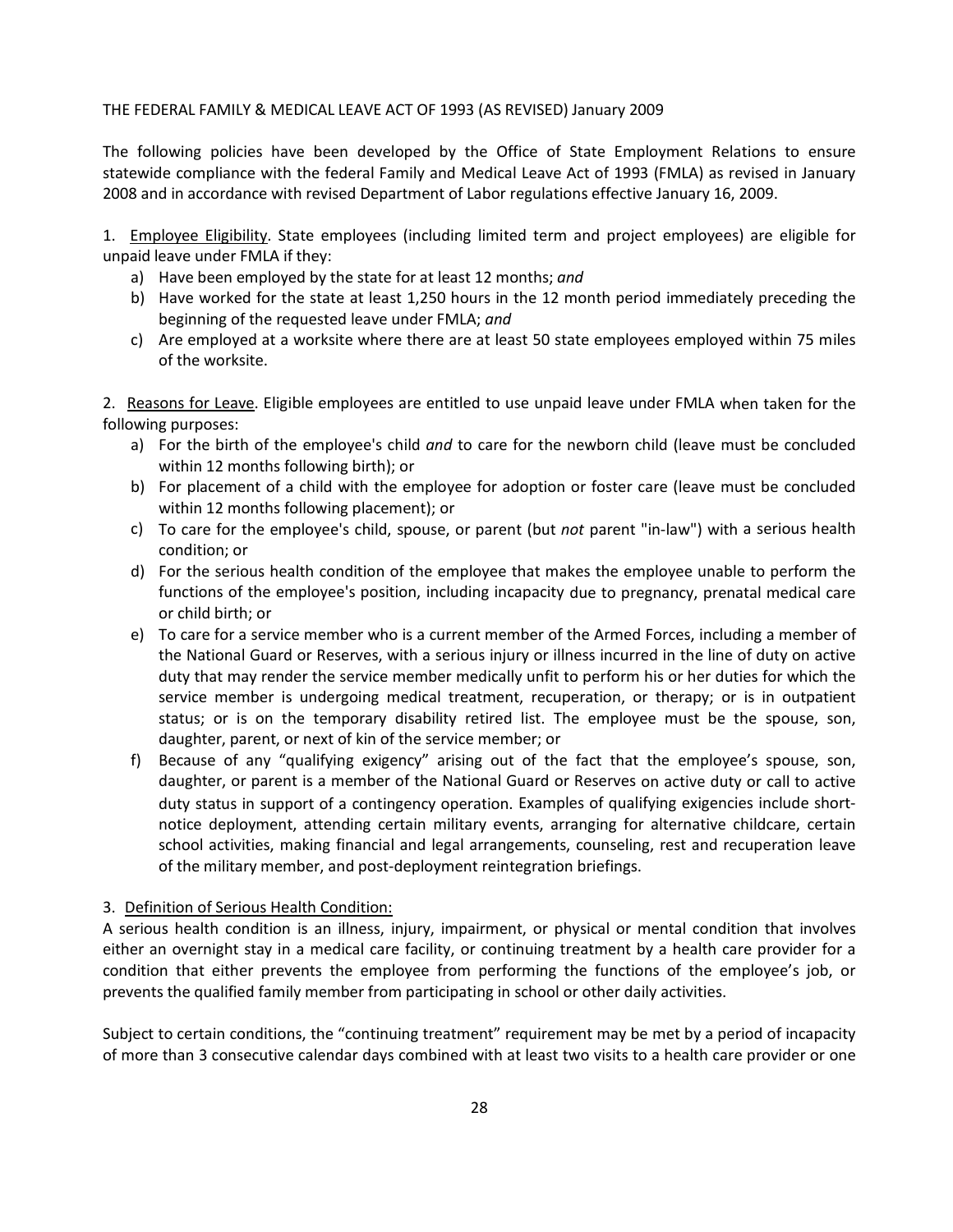visit and a regimen of continuing treatment, or incapacity due to pregnancy, or incapacity due to a chronic condition. Other conditions may meet the definition of continuing treatment.

# 4. Length of Leave:

Eligible employees are entitled to use 12 workweeks of unpaid leave for FMLA-qualifying purposes during each calendar year.

In the special case of leave to care for a military service member with a serious injury or illness, eligible employees are entitled to use up to 26 workweeks of FMLA leave in a single 12-month period that begins on the first day of leave to care for the service member and ends 12 months after that date. The 26 weeks of FMLA leave permissible during this single 12-month period includes leave for all FMLA-qualifying reasons; however, no more than 12 workweeks of leave may be taken for FMLA- qualifying reasons other than to care of a service member.

# 5. Employee Responsibilities When Requesting Leave:

Employees must provide 30 days advance notice of the need to take FMLA leave when the need is foreseeable. When 30 days notice is not possible, the employee must provide notice as soon as practicable and comply with normal call-in procedures when possible.

Employees must provide sufficient information for the agency to determine if the leave may qualify for FMLA protection and the anticipated timing and duration of the leave. Sufficient information may include that the employee is unable to perform job functions, the family member is unable to perform daily activities, the need for hospitalization or continuing treatment by a health care provider, or circumstances supporting the need for military family leave. Employees also must inform the agency if the requested leave is for a reason for which FMLA leave was previously taken or certified.

Employees may request FMLA leave by completing a "Family and Medical Leave-- Employee Request Form" which can be obtained from the agency personnel office. Failure to provide timely notice as required may result in an employee's request for leave being denied for up to 30 days after the date notice is provided, depending on the amount of notice that could reasonably have been provided.

Employees also may be required to provide a certification and periodic recertification supporting the need for leave.

# 6. Substitution of Paid Leave for Unpaid FMLA Leave:

Employees may substitute unused accumulated paid leave, i.e., annual leave, personal/legal holiday, compensatory time, or a combination thereof, for portions of unpaid FMLA leave for the birth of a child or for placement of a child for adoption or foster care. **The substitution of such paid vacation leave during FMLA leave is not an absolute right and is subject to the usual workplace policies and procedures for the request and approval of vacation leave.** Employees may elect to substitute sick leave, in addition to vacation leave noted previously, for unpaid FMLA leave to care for a family member with a serious health condition or for the employee's own serious health condition. **Sick leave may** *only* **be substituted under those circumstances for which sick leave is otherwise provided under administrative rules.**

*Note. The restrictions on the substitution of paid leave in the preceding paragraph apply only if the FMLA leave is not simultaneously covered under the Wisconsin Family & Medical Leave Act (WFMLA). If an*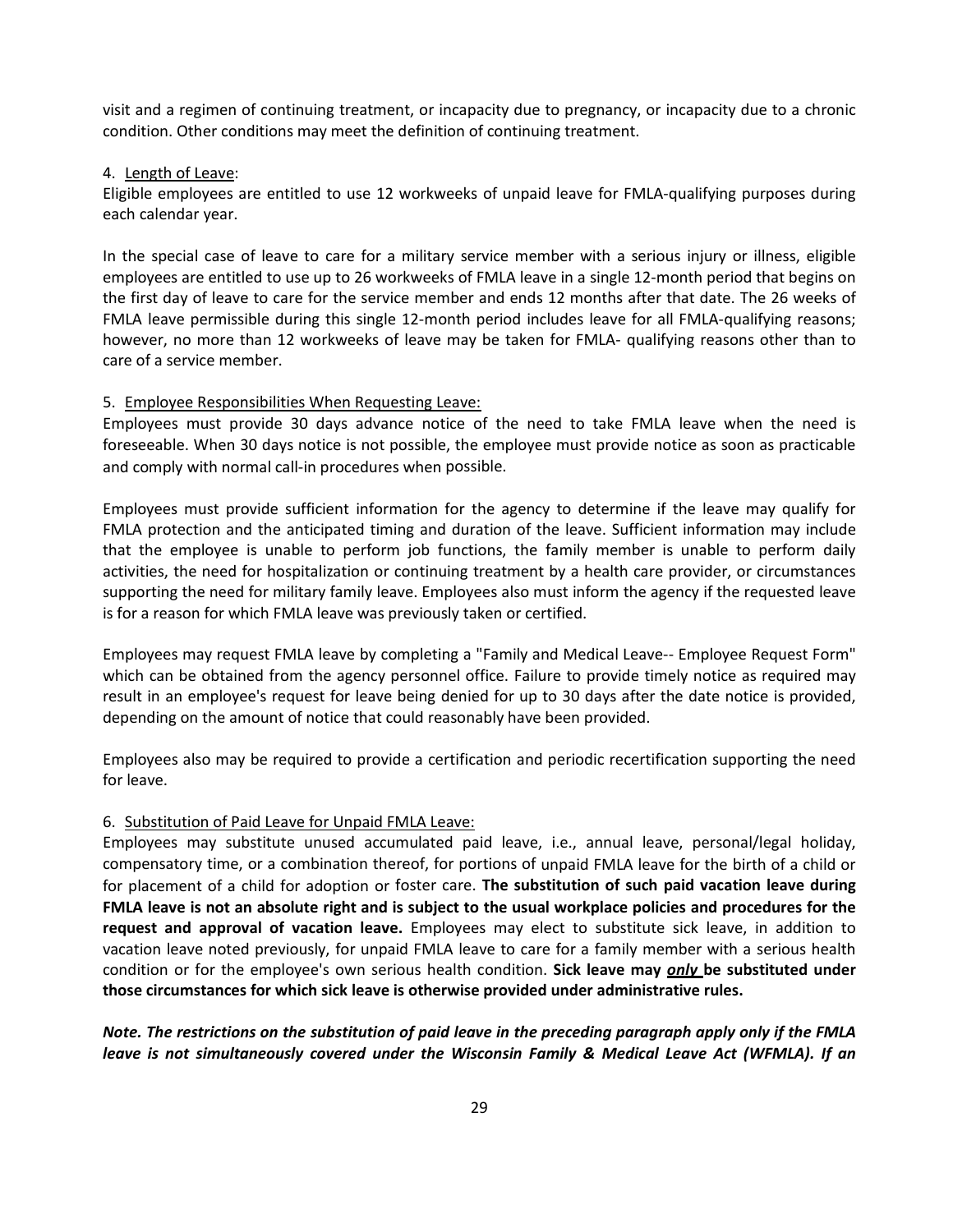# *employee is eligible under the WFMLA, the employee may substitute any type of accrued paid leave during any leave that qualifies under the WFMLA.*

If the use of paid vacation leave or paid sick leave cannot be approved for use during the period of FMLA leave, the employee remains entitled to unpaid FMLA leave.

Any leave, with or without pay, which is designated as leave under FMLA will count against the employee's FMLA entitlement. The substitution of paid vacation or sick leave during FMLA leave does not extend the employee's FMLA entitlement.

- 7. Intermittent Leave. Intermittent leave or leave on a reduced work schedule:
	- a) Must be given when there is a medical need for such leave *and* the medical need can best be accommodated through an intermittent or reduced leave schedule; *and* the leave is being used for the employee's own serious health condition, or to care for a family member with a serious health condition or a covered service member with a serious injury or illness;
	- b) Must be given for a qualifying exigency related to a military call to active duty (see 2.f., above);
	- c) May be given, at the discretion of the appointing authority, when taken for the birth of the employee's child, or placement of a child with the employee for adoption or foster care. *Note. If an employee is also covered under the Wisconsin Family & Medical Leave Act, the employee may take family leave intermittently provided that any such intermittent leave begins with 16 weeks before or after the birth or placement of the child.*

8. Medical Certification. If requested, employees must provide medical certification for leave under FMLA when taken for the serious health condition of the employee or the employee's family member or to care for a military service member. Failure to provide timely medical certification as requested may result in the denial of FMLA leave until the required certification is provided.

9. Certification of Qualifying Exigency. If requested, employees must provide a copy of the active duty orders or other military documentation to establish the nature and dates of such active duty. Also, if requested, employees must provide certification of any particular "qualifying exigency" for which leave is requested.

10.Benefit Continuation:

a) Group Health Insurance: For employees on leave without pay under FMLA, agencies must maintain the employee's group health insurance coverage on the same conditions and continuing agency contributions as would have been provided if the employee had been continuously employed.

The agency will advise employees of their individual eligibility for continuation of group health insurance under the provisions of FMLA. Employees are required to pay the employee portion of health insurance premiums during unpaid leave under FMLA. The agency will advise employees as to the cost of coverage and when and where to send the premium payments, if any. *Coverage may be terminated for employees who do not pay their portion of the cost of coverage.*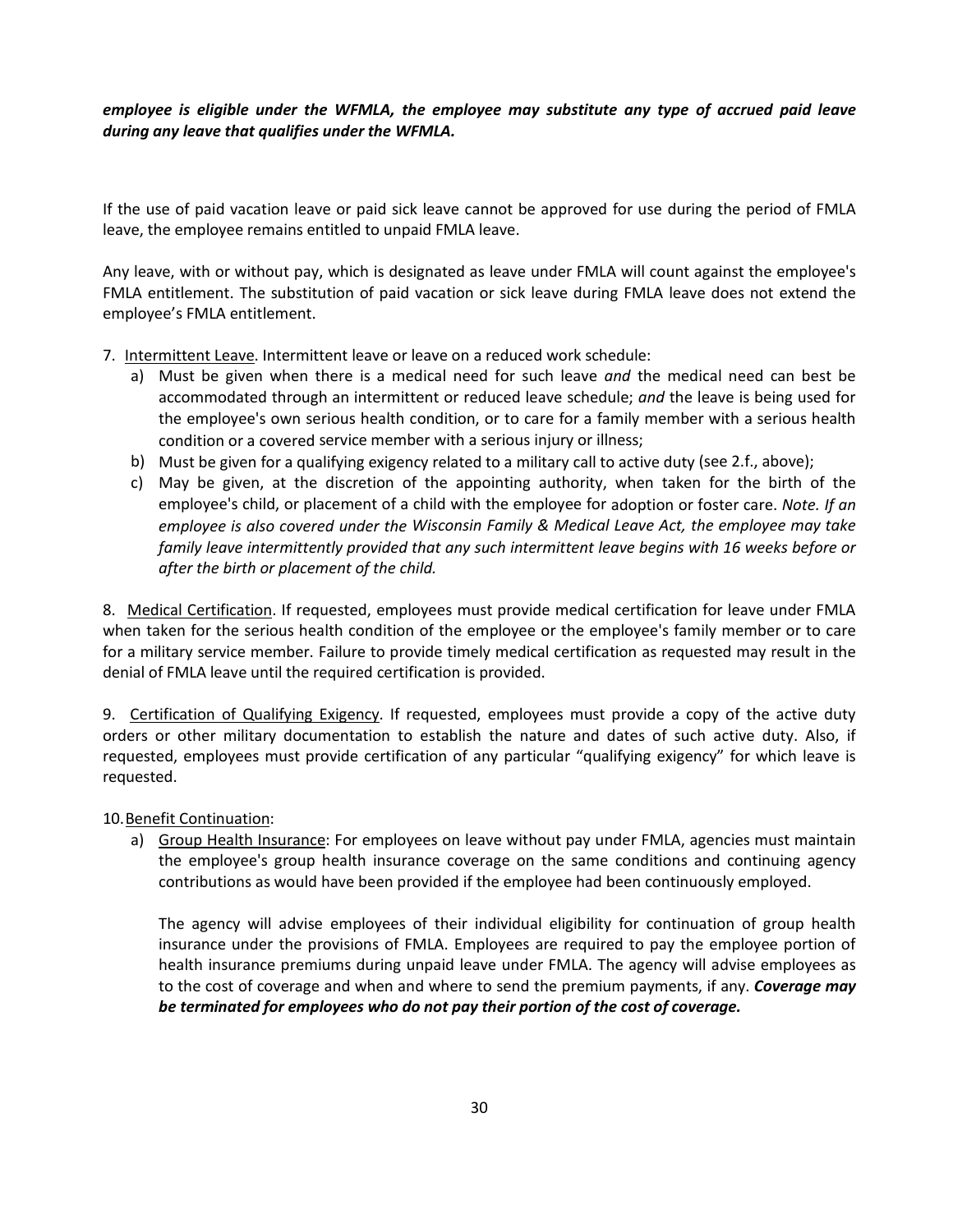If the employee fails to return to work after the employee's FMLA leave entitlement has been exhausted or expires, the agency will collect from the employee the employer portion of premiums paid during the leave *unless* the reason the employee does not return is due to:

1. The continuation, recurrence, or onset of a serious health condition which would qualify as leave under FMLA; or

2. Other circumstances beyond the employee's control (e.g., an individual other than an immediate family member has a serious health condition and the employee is needed to provide care, or the employee is laid off while on leave).

- b) Benefits Accrued Prior to Leave: While employees will not accrue additional benefits during leave without pay under FMLA, benefits accrued prior to leave will be retained at the same levels upon return to work. For example, paid annual leave, sick leave, or personal holidays which are not substituted for FMLA leave will be available to the employee upon return from leave.
- c) Continuous Service:
	- 1. State Seniority: Employees will continue to accrue continuous service for seniority purposes while on leave under FMLA.
	- 2. Retirement System: The time an employee is on FMLA leave (either paid or unpaid) will be treated as continuous service for purposes of vesting and eligibility to participate in the retirement plan. However, the time an employee is on unpaid FMLA leave will *not* be counted as creditable service.

# 11.Return from FMLA Leave:

Upon return from FMLA leave, an employee must normally be restored to his/her original or equivalent position with equivalent pay, benefits, and other terms and conditions of employment. Examples of exceptions would be layoff, the expiration of a project or fixed-term appointment, or incapacity to perform an essential function of the position. If state law or a collective bargaining agreement governs an employee's return to work, those provisions shall be applied.

Fitness-for-duty certification may be required prior to returning to work from FMLA leave taken for the employee's own serious health condition. Failure to provide fitness- for-duty certification as requested may result in denial of reinstatement until the required certification is provided.

#### 12.Agency Responsibilities:

The agency must inform employees requesting leave whether they are eligible under FMLA. If they are, the notice must specify any additional information required as well as the employees' rights and responsibilities. If they are not eligible, the agency must provide a reason for the ineligibility.

Agencies must inform employees if leave will be designated as FMLA-protected and the amount of leave counted against an employee's leave entitlement. If the agency determines that the leave is not FMLAprotected, the agency must notify the employee.

13. FMLA and Other Leave Benefit Provisions. FMLA entitlement is coordinated with the provisions of the Wisconsin Family and Medical Leave Act (WFMLA), as well as leave benefits provided under administrative rules of the OSER Director. Employees may *not* use benefits provided under FMLA *in addition* to benefits provided under the WFMLA or administrative rule. Leave qualifying under both laws will be counted against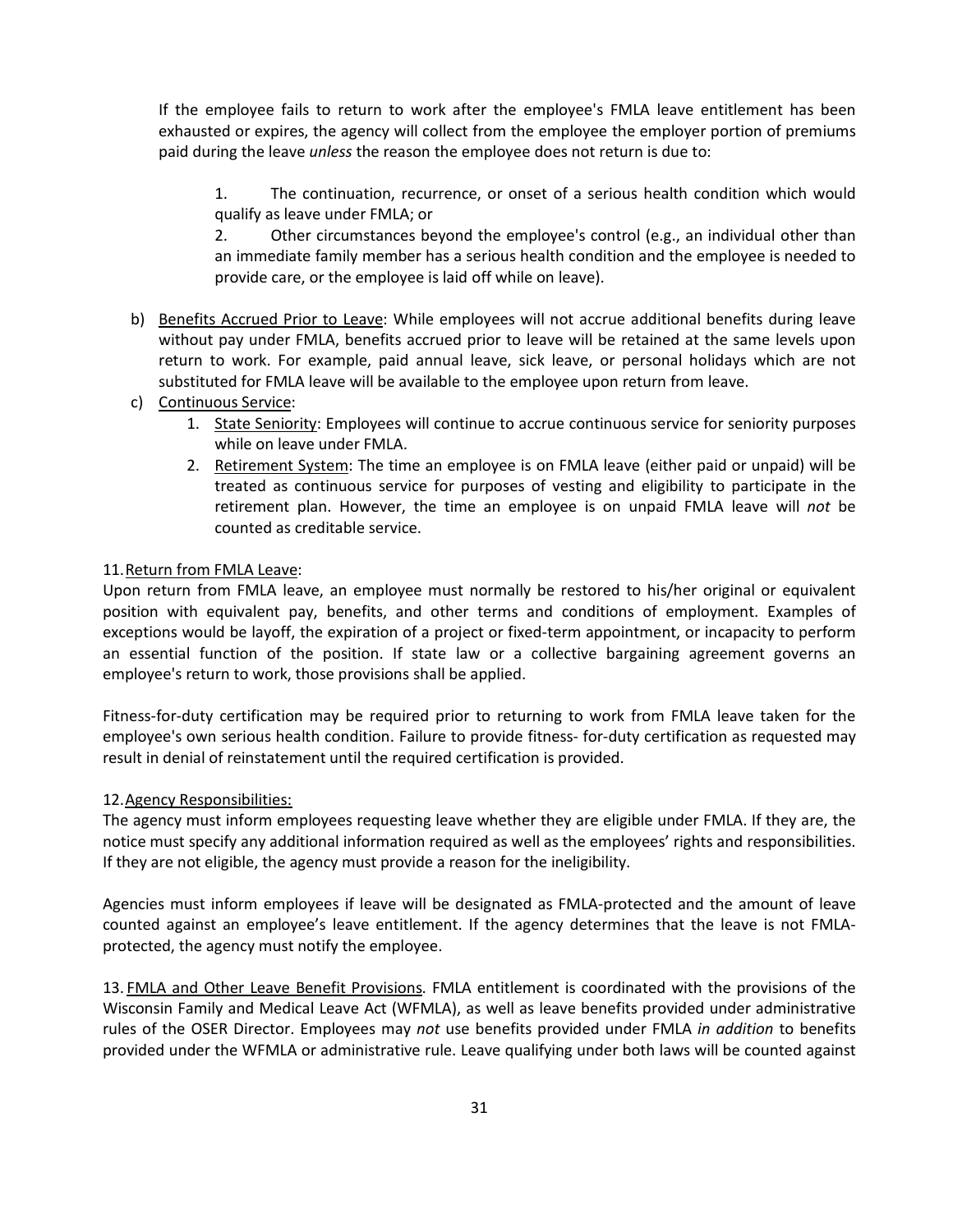the employee's entitlement under both the federal and state laws, as well as towards the employee's entitlement under administrative rule.

14.Unlawful Acts by Agencies. FMLA makes it unlawful for any agency to:

- a) Interfere with, restrain, or deny the exercise of any right provided under FMLA;
- b) Discharge of discriminate against any person for opposing any practice made unlawful by FMLA or for involvement in any proceeding under or relating to FMLA.

15.Enforcement:

An employee may file a complaint with the U.S. Department of Labor or may bring a private lawsuit against an employer.

FMLA does not affect any Federal or State law prohibiting discrimination, or supersede any State or local law which provides greater family or medical leave rights.

#### 16.For More Information:

More information on the federal FMLA may be obtained through the Department of Labor at:

Telephone: 1-866-4US-WAGE (1-866-487-9243) TTY: 1-877-889-5627 Online[: http://www.wagehour.dol.gov](http://www.wagehour.dol.gov/)

Questions regarding the Family and Medical Leave Act and its interaction with the WI Family and Medical Leave Act, and state and agency policies should be referred to the agency personnel office.